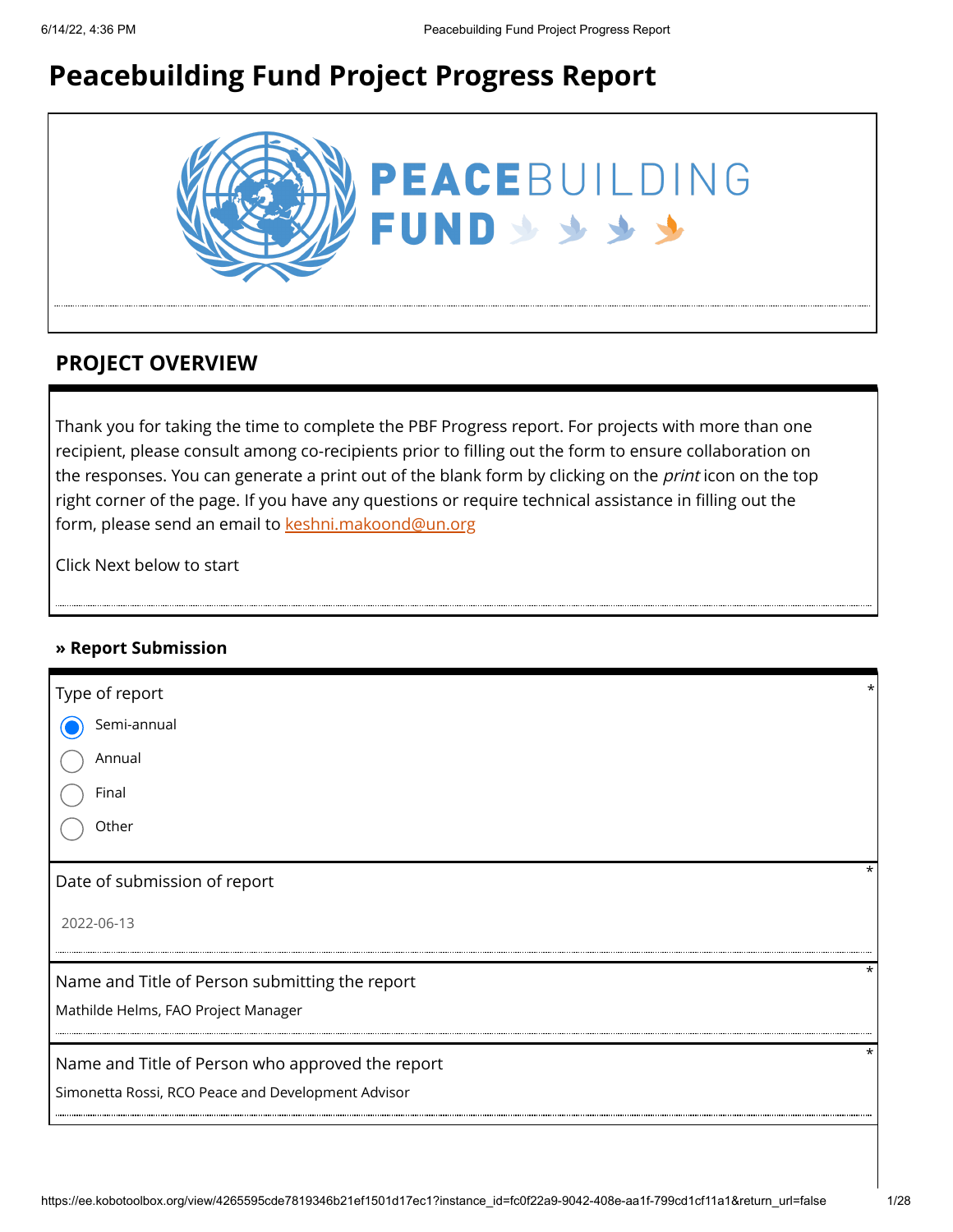| Have all fund recipients for this project contributed to the report?                                                                                                             | $\star$ |
|----------------------------------------------------------------------------------------------------------------------------------------------------------------------------------|---------|
| yes                                                                                                                                                                              |         |
| no                                                                                                                                                                               |         |
|                                                                                                                                                                                  |         |
| Did PBF Secretariat review the report?                                                                                                                                           |         |
| If there is no PBF secretariat in country, please select "Not applicable". If there is a PBF secretariat, you should normally ensure that they<br>have an opportunity to review. |         |
| yes                                                                                                                                                                              |         |
| no                                                                                                                                                                               |         |
| Not Applicable                                                                                                                                                                   |         |

### **» Project Information and Geographical Scope**

| Is this a cross-border project?                                                                                                                    |                                                                           | $\star$                                                                                                        |  |  |  |  |
|----------------------------------------------------------------------------------------------------------------------------------------------------|---------------------------------------------------------------------------|----------------------------------------------------------------------------------------------------------------|--|--|--|--|
| no<br>ves                                                                                                                                          |                                                                           |                                                                                                                |  |  |  |  |
|                                                                                                                                                    | Please select the geographical region in which the project is implemented |                                                                                                                |  |  |  |  |
| Asia and the Pacific                                                                                                                               | Central & Southern Africa                                                 | East Africa                                                                                                    |  |  |  |  |
| <b>Europe and Central Asia</b>                                                                                                                     | Global                                                                    | Latin America and the Carribean                                                                                |  |  |  |  |
| Middle East and North Africa                                                                                                                       | West Africa                                                               |                                                                                                                |  |  |  |  |
| Country of project implementation                                                                                                                  |                                                                           | $\star$                                                                                                        |  |  |  |  |
| Benin                                                                                                                                              | Burkina Faso                                                              | Cote D'Ivoire                                                                                                  |  |  |  |  |
| Gambia                                                                                                                                             | Guinea                                                                    | Guinea-Bissau                                                                                                  |  |  |  |  |
| Liberia                                                                                                                                            | Mali                                                                      | Mauritania                                                                                                     |  |  |  |  |
| Niger                                                                                                                                              | Nigeria                                                                   | Senegal                                                                                                        |  |  |  |  |
| Sierra Leone                                                                                                                                       | Togo                                                                      | Other, Specify                                                                                                 |  |  |  |  |
| Project Title                                                                                                                                      |                                                                           | $\star$                                                                                                        |  |  |  |  |
|                                                                                                                                                    | tenure rights and economic empowerment in Sierra Leone                    | 00113030: Creating Peaceful Societies through women's improved access to management of natural resources, land |  |  |  |  |
| 00124562: Empowering youth at risk as resources for sustaining peace and community resilience in Tonkolili and<br>Kenema districts in Sierra Leone |                                                                           |                                                                                                                |  |  |  |  |
| 00126042: Inclusive peace and reconciliation in Sierra Leone                                                                                       |                                                                           |                                                                                                                |  |  |  |  |
| 00117938: Mitigating Localized Resource-based Conflicts and Increasing Community Resilience in Pujehun and<br>Moyamba districts                    |                                                                           |                                                                                                                |  |  |  |  |
|                                                                                                                                                    | and provide access to water in poor communities in Freetown               | 00130053: Women4Water&Peace: Promoting civic spaces and empowering women to address water-related disputes     |  |  |  |  |
| Other, Specify                                                                                                                                     |                                                                           |                                                                                                                |  |  |  |  |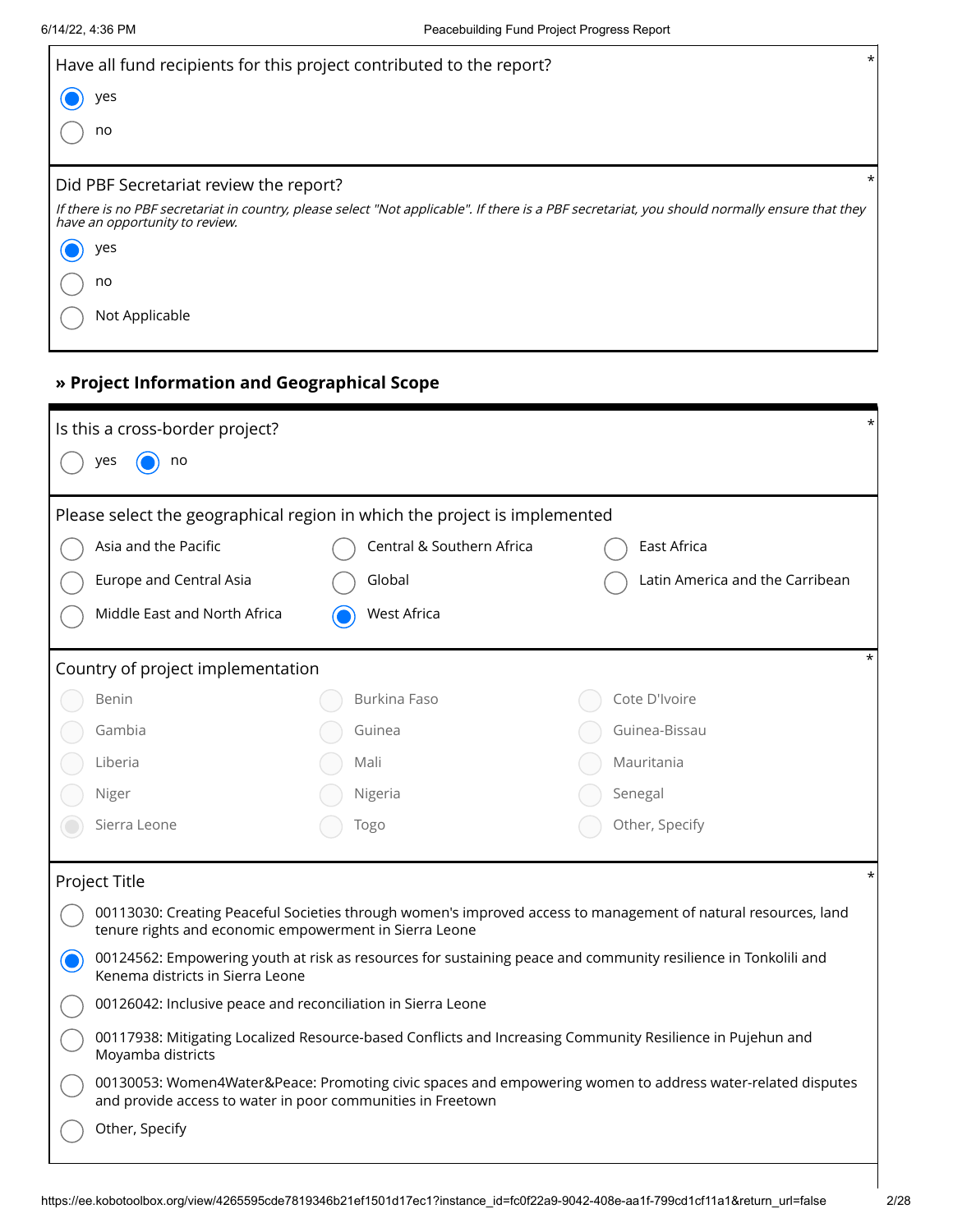| Project Start Date                                                 | $\star$  |
|--------------------------------------------------------------------|----------|
| 2020-10-28                                                         |          |
| Project end Date                                                   |          |
| 2022-10-27                                                         |          |
| Has this project received an extension?                            | $^\star$ |
| YES, Cost Extension                                                |          |
| YES, No Cost Extension                                             |          |
| YES, Both Cost and No Cost extensions                              |          |
| NO, No Extensions                                                  |          |
| Will this project be requesting an extension?                      | *        |
| YES, Cost Extension                                                |          |
| YES, No Cost Extension                                             |          |
| YES, Both Cost and No Cost extensions                              |          |
| NO, No Extensions                                                  |          |
| Is funding disbursed either into a national or regional trust fund | *        |
| yes                                                                |          |
| no                                                                 |          |

# **Recipients**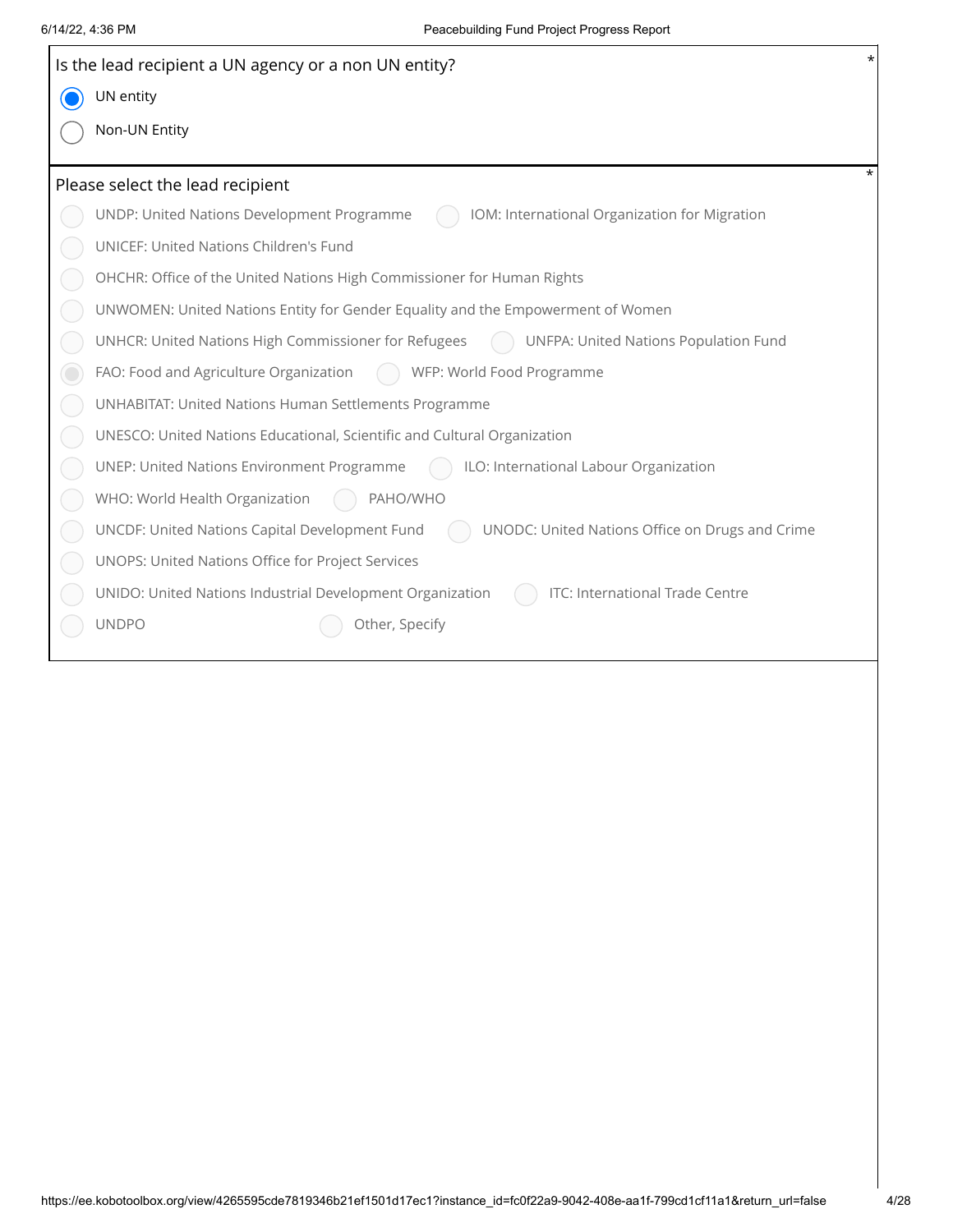| Are there other recipients for this project?                                                      |  |
|---------------------------------------------------------------------------------------------------|--|
| No other recipients                                                                               |  |
| Yes, other UN recipients only                                                                     |  |
| Yes, other non-UN recipients only                                                                 |  |
| Yes, both UN and non-UN recipients                                                                |  |
|                                                                                                   |  |
| Please select other UN recipients recipients                                                      |  |
| IOM: International Organization for Migration<br>UNDP: United Nations Development Programme       |  |
| UNICEF: United Nations Children's Fund                                                            |  |
| OHCHR: Office of the United Nations High Commissioner for Human Rights                            |  |
| UNWOMEN: United Nations Entity for Gender Equality and the Empowerment of Women                   |  |
| UNHCR: United Nations High Commissioner for Refugees<br>UNFPA: United Nations Population Fund     |  |
| FAO: Food and Agriculture Organization<br>WFP: World Food Programme                               |  |
| UNHABITAT: United Nations Human Settlements Programme                                             |  |
| UNESCO: United Nations Educational, Scientific and Cultural Organization                          |  |
| <b>UNEP: United Nations Environment Programme</b><br>ILO: International Labour Organization       |  |
| WHO: World Health Organization<br>PAHO/WHO                                                        |  |
| UNCDF: United Nations Capital Development Fund<br>UNODC: United Nations Office on Drugs and Crime |  |
| UNOPS: United Nations Office for Project Services                                                 |  |
| UNIDO: United Nations Industrial Development Organization<br>ITC: International Trade Centre      |  |
| UN Department of Peace Operations<br>Other, Specify                                               |  |
|                                                                                                   |  |
| <b>Financial Reporting</b>                                                                        |  |
|                                                                                                   |  |
| » Delivery by Recipient                                                                           |  |
| Please enter the total amounts in US dollars allocated to each recipient organization             |  |
| Please enter the original budget amount, amount transferred to date and estimated                 |  |
| expenditure by recipient.                                                                         |  |
|                                                                                                   |  |
| Please make sure you enter the correct amount. All values should be entered in US Dollars         |  |
|                                                                                                   |  |
|                                                                                                   |  |
|                                                                                                   |  |
|                                                                                                   |  |
|                                                                                                   |  |

# **Financial Reporting**

### **» Delivery by Recipient**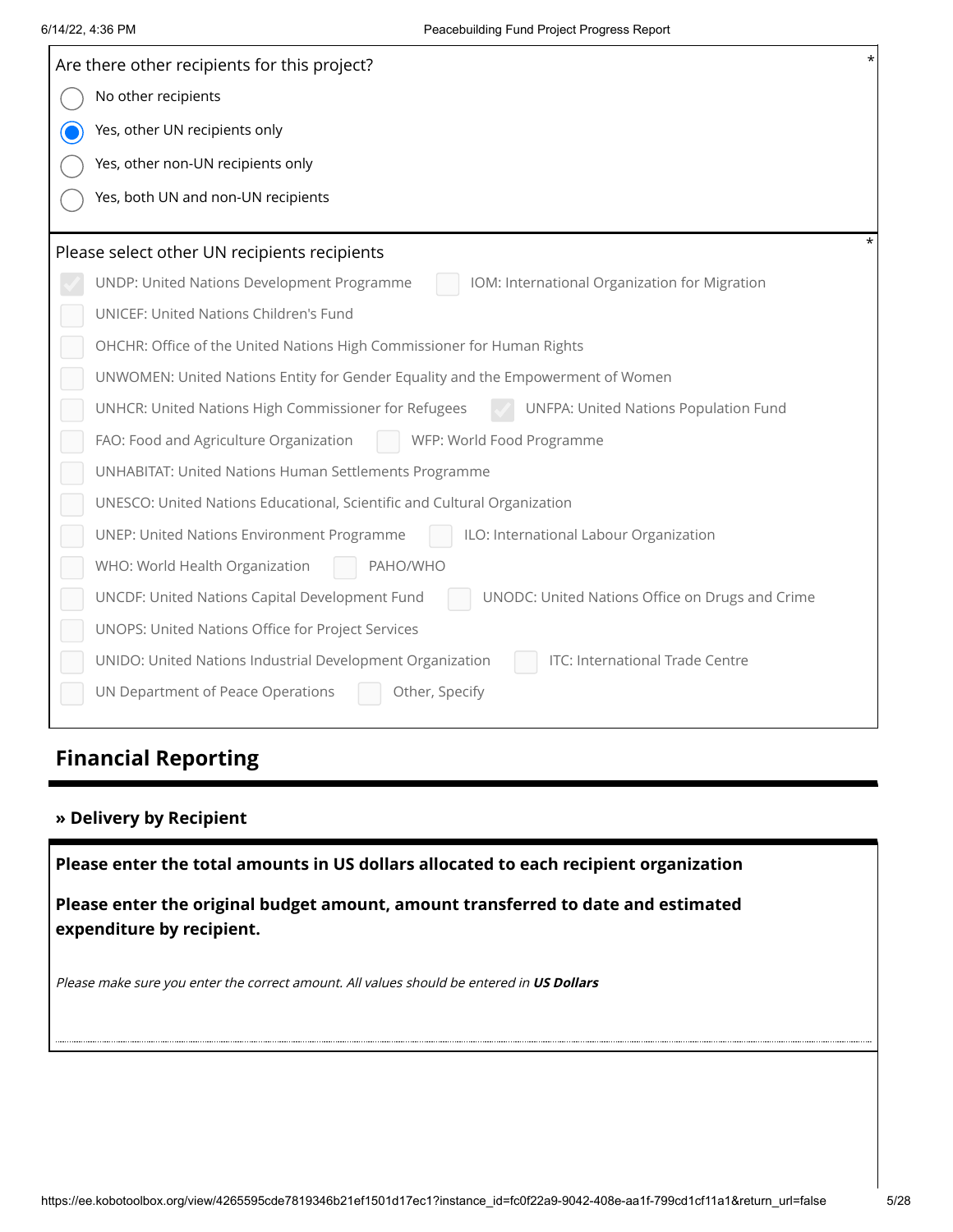| <b>Recipients</b>                                                                    | <b>Total Project</b><br><b>Budget</b><br>(in US \$)<br>Please enter the total<br>budget as is in the<br>project document in US<br>Dollars | <b>Transfers to</b><br>date<br>(in US \$)<br>Please enter the total<br>amount transferred to<br>each recipient to date in<br>US Dollars | <b>Expenditure</b><br>to date<br>(in US \$)<br>Please enter the<br>approximate amount<br>spent to date in US<br>dollars | Implementati<br>on rate as a<br>percentage of<br>total budget<br>(calculated automatically) |
|--------------------------------------------------------------------------------------|-------------------------------------------------------------------------------------------------------------------------------------------|-----------------------------------------------------------------------------------------------------------------------------------------|-------------------------------------------------------------------------------------------------------------------------|---------------------------------------------------------------------------------------------|
| <b>FAO: Food</b><br>and<br><b>Agriculture</b><br>Organizatio<br>n                    | $^\star$<br>1750000                                                                                                                       | $^\star$<br>1750000                                                                                                                     | 719330                                                                                                                  | $\star$<br>41.1 %                                                                           |
| <b>UNDP:</b><br><b>United</b><br><b>Nations</b><br><b>Developmen</b><br>Programme    | $\star$<br>850000                                                                                                                         | $^\star$<br>850000                                                                                                                      | $\star$<br>605394                                                                                                       | 71.22 %                                                                                     |
| <b>UNFPA:</b><br><b>United</b><br><b>Nations</b><br><b>Population</b><br><b>Fund</b> | $^\star$<br>400000                                                                                                                        | $^\star$<br>400000                                                                                                                      | 263986                                                                                                                  | $\star$<br>66 %                                                                             |
| <b>TOTAL</b>                                                                         | 3000000                                                                                                                                   | 3000000                                                                                                                                 | 1588710                                                                                                                 | 52.9<br>6%                                                                                  |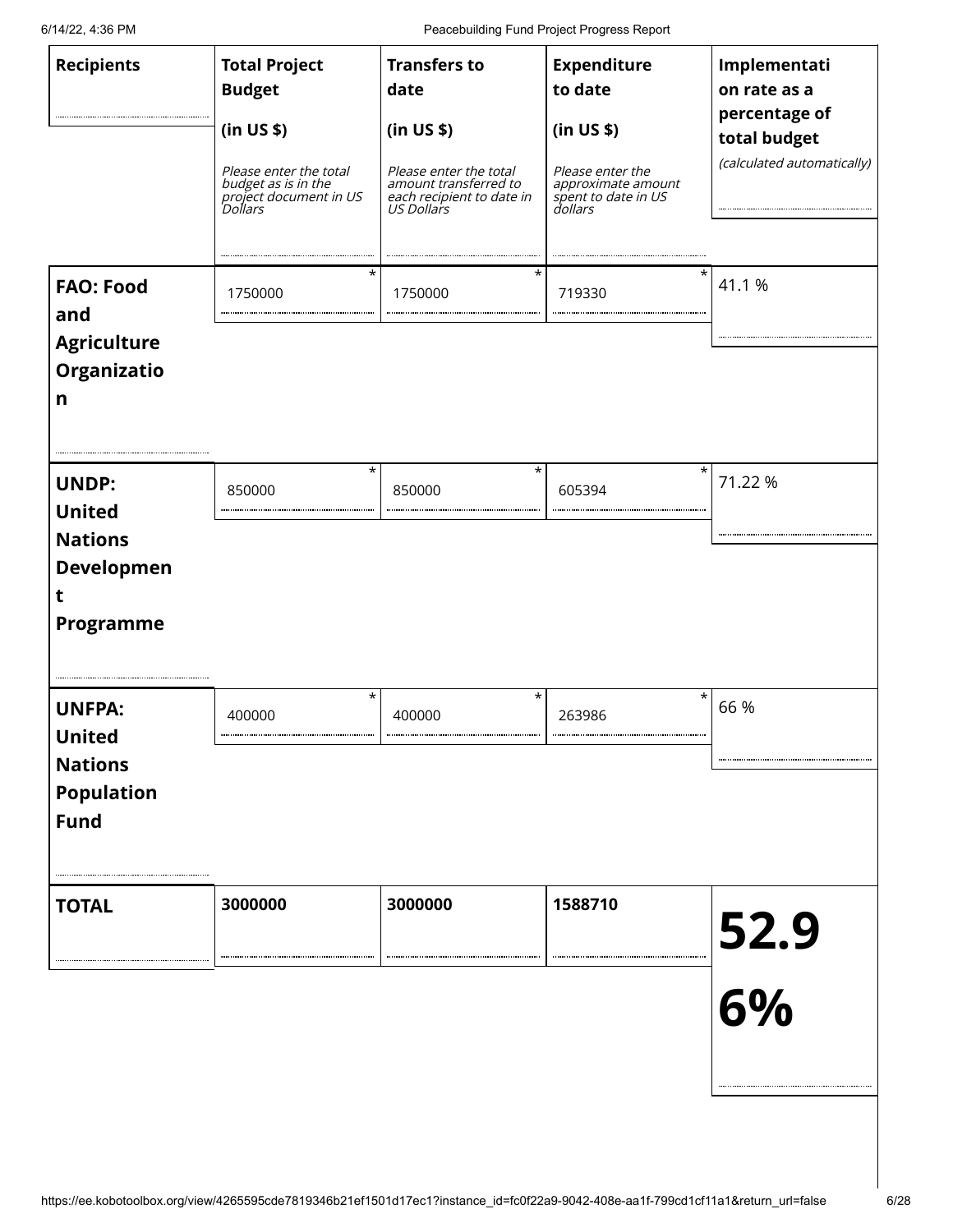$\overline{\phantom{a}}$ 

| $^\star$<br>The approximate implementation rate as percentage of total project budget based on the values<br>entered in the above matrix is 52.96%. Can you confirm that this is correct?                              |
|------------------------------------------------------------------------------------------------------------------------------------------------------------------------------------------------------------------------|
| Incorrect<br>Correct                                                                                                                                                                                                   |
| » Gender-responsive Budgeting                                                                                                                                                                                          |
| *<br>Indicate what <b>percentage (%)</b> of the budget contributes to gender equality or women's empowerment<br>(GEWE)?                                                                                                |
| 30                                                                                                                                                                                                                     |
| The dollar amount of the budget contributing to Gender Equality and Women's Empowerment (GEWE)<br>based on percentage entered above and total project budget is US \$ 900000. Can you confirm that this<br>is correct? |
| Incorrect<br>Correct                                                                                                                                                                                                   |
| Amount expended to date on efforts contributiong to gender equality or women's empowerment is US<br>\$476613. Is this correct?                                                                                         |
| Correct<br>Incorrect                                                                                                                                                                                                   |
| If it is incorrect, please enter the expenditure to date on GEWE in US dollars                                                                                                                                         |
| 361102                                                                                                                                                                                                                 |
| ATTACH PROJECT EXCEL BUDGET SHOWING CURRENT APPROXIMATE EXPENDITURE.<br>The templates for the budget are available here                                                                                                |
| SL PBF Youth at Risk_semiannualreport2022_financial update_FAO-UNDP-UNFPA-10_44_35.xlsx                                                                                                                                |

# **Project Markers**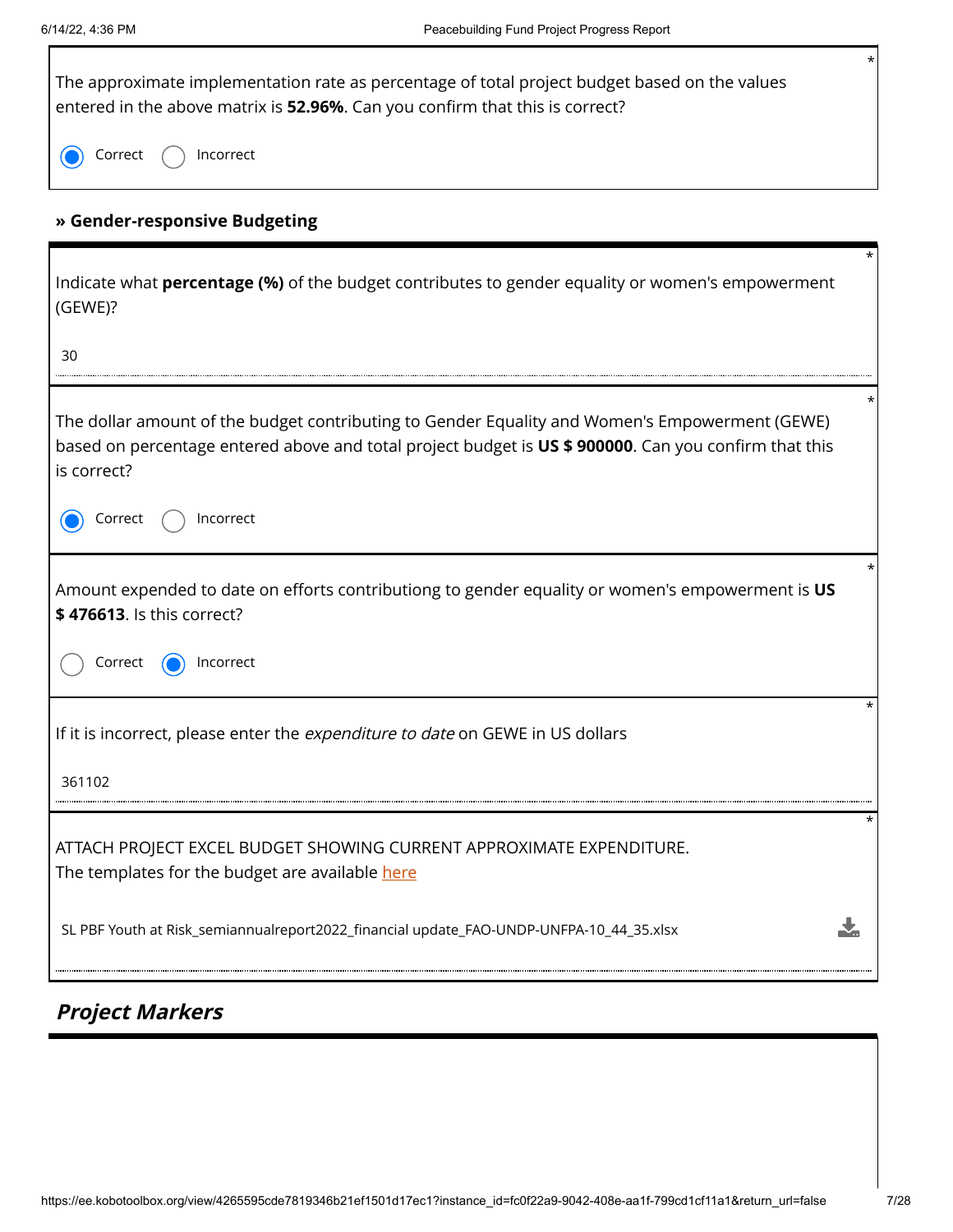| Please select the Gender Marker Associated with this project                                                                                                                       | $^\star$ |
|------------------------------------------------------------------------------------------------------------------------------------------------------------------------------------|----------|
| Score 1 for projects that contribute in some way to gender equality, but not significantly (less than 30% of the total<br>budget for GEWE)                                         |          |
| Score 2 for projects that have gender equality as a significant objective and allocate between 30 and 79% of the total<br>project budget to GEWE                                   |          |
| Score 3 for projects that have gender equality as a principal objective and allocate at least 80% of the total project<br>budget to Gender Equality and Women's Empowerment (GEWE) |          |
| Please select the Risk Marker Associated with this project                                                                                                                         | *        |
| Risk marker $0 =$ low risk to achieving outcomes                                                                                                                                   |          |
| Risk marker 1 = medium risk to achieving outcomes                                                                                                                                  |          |
| Risk marker 2 = high risk to achieving outcomes                                                                                                                                    |          |
| Please select the PBF Focus Area associated with this project                                                                                                                      | $^\star$ |
| (1.1) Security Sector Reform                                                                                                                                                       |          |
| (1.2) Rule of Law                                                                                                                                                                  |          |
| (1.3) Demobilisation, Disarmament and Reintegration                                                                                                                                |          |
| (1.4) Political Dialogue                                                                                                                                                           |          |
| (2.1) National reconciliation                                                                                                                                                      |          |
| (2.2) Democratic Governance                                                                                                                                                        |          |
| (2.3) Conflict prevention/management                                                                                                                                               |          |
| (3.1) Employment                                                                                                                                                                   |          |
| (3.2) Equitable access to social services                                                                                                                                          |          |
| (4.1) Strengthening of essential national state capacity                                                                                                                           |          |
| (4.2) Extension of state authority/Local Administration                                                                                                                            |          |
| (4.3) Governance of peacebuilding resources (including PBF Secretariats)                                                                                                           |          |
| Is the project part of one or more PBF priority windows?                                                                                                                           | *        |
| Select all that apply<br>Gender promotion initiative                                                                                                                               |          |
| Youth promotion initiative                                                                                                                                                         |          |
| Transition from UN or regional peacekeeping or special political missions                                                                                                          |          |
| Cross-border or regional project                                                                                                                                                   |          |
| None                                                                                                                                                                               |          |
|                                                                                                                                                                                    |          |

# **PART I: OVERALL PROJECT PROGRESS**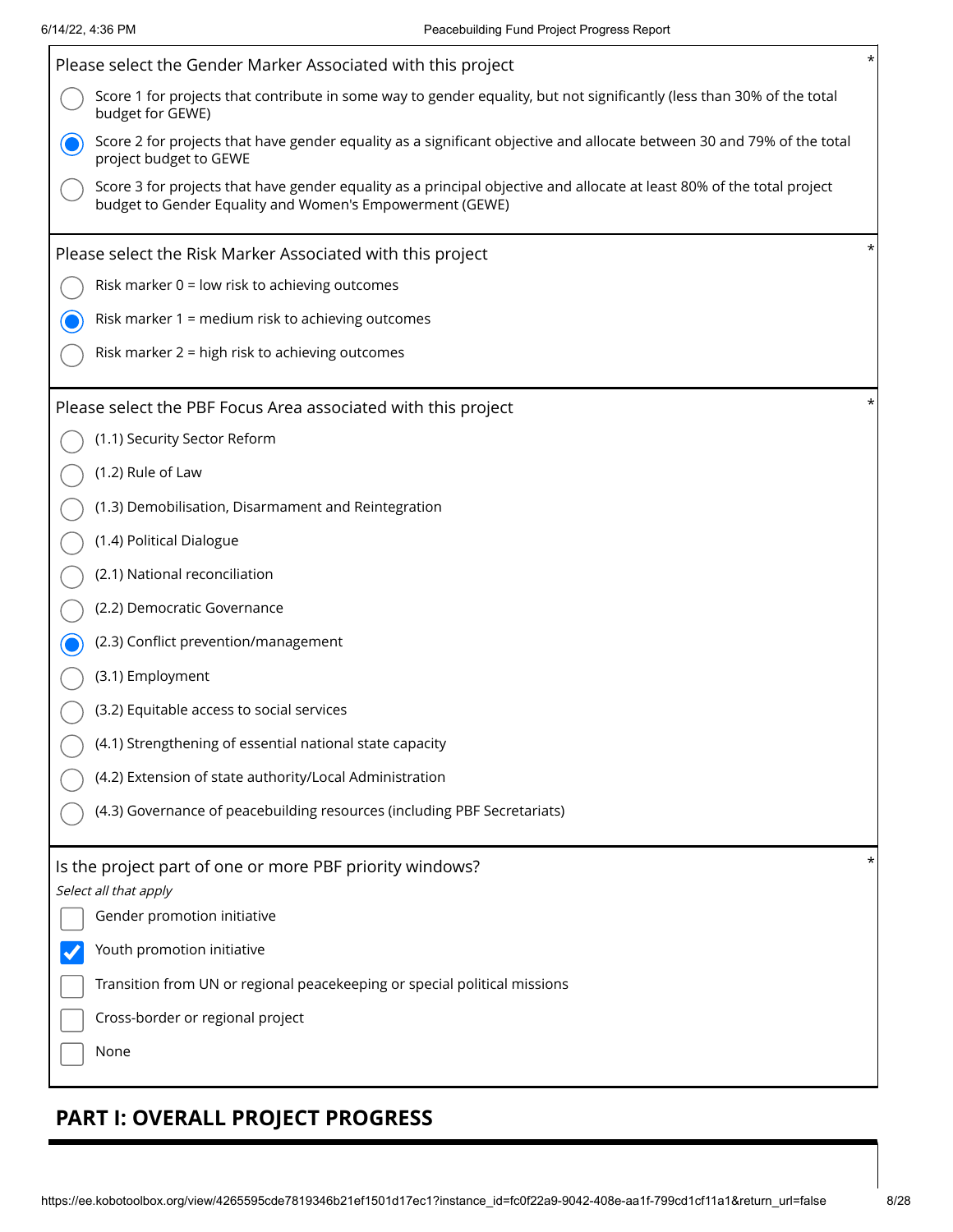NOTES FOR COMPLETING THE REPORT:

- Avoid acronyms and UN jargon, use general /common language.
- Report on what has been achieved in the reporting period, not what the project aims to do.
- Be as concrete as possible. Avoid theoretical, vague or conceptual discourse.
- Ensure the analysis and project progress assessment is gender and age sensitive.
- If relevant, please include any COVID-19 related considerations, adjustments and results and respond to section IV. **(This section is optional)**

Briefly outline the *status of the project* in terms of implementation cycle, including whether preliminary/preparatory activities have been completed (i.e. contracting of partners, staff recruitment, etc.)

Please limit your response to 1500 characters including spaces.

The project is currently implemented at full speed with all agencies, government institutions and implementing partners involved in implementation, and with governance and monitoring structures put in place at national and district level. Rounds of awareness raising activities have been rolled out (e.g. on civic education, gender, youth leadership) to ignite behavioral changes among the youths and building relationships between beneficiaries and communities. This has provided an important foundation for the subsequent and on-going implementation of 'hardware' activities such as the joint community projects such as construction of community meeting halls and smaller agricultural processing facilities, as well as the provision of various productive inputs for the agricultural livelihood activities, the latter implemented in accordance with the seasonal agricultural cycle. The project is on track to substantially implement activities on time before the deadline (27 October, 2022), however a No Cost Extension of three months is requested to enable proper follow up on post-harvest management aspects according to the seasonal cycle, as well as further consolidation of the project's behavioral change aspects.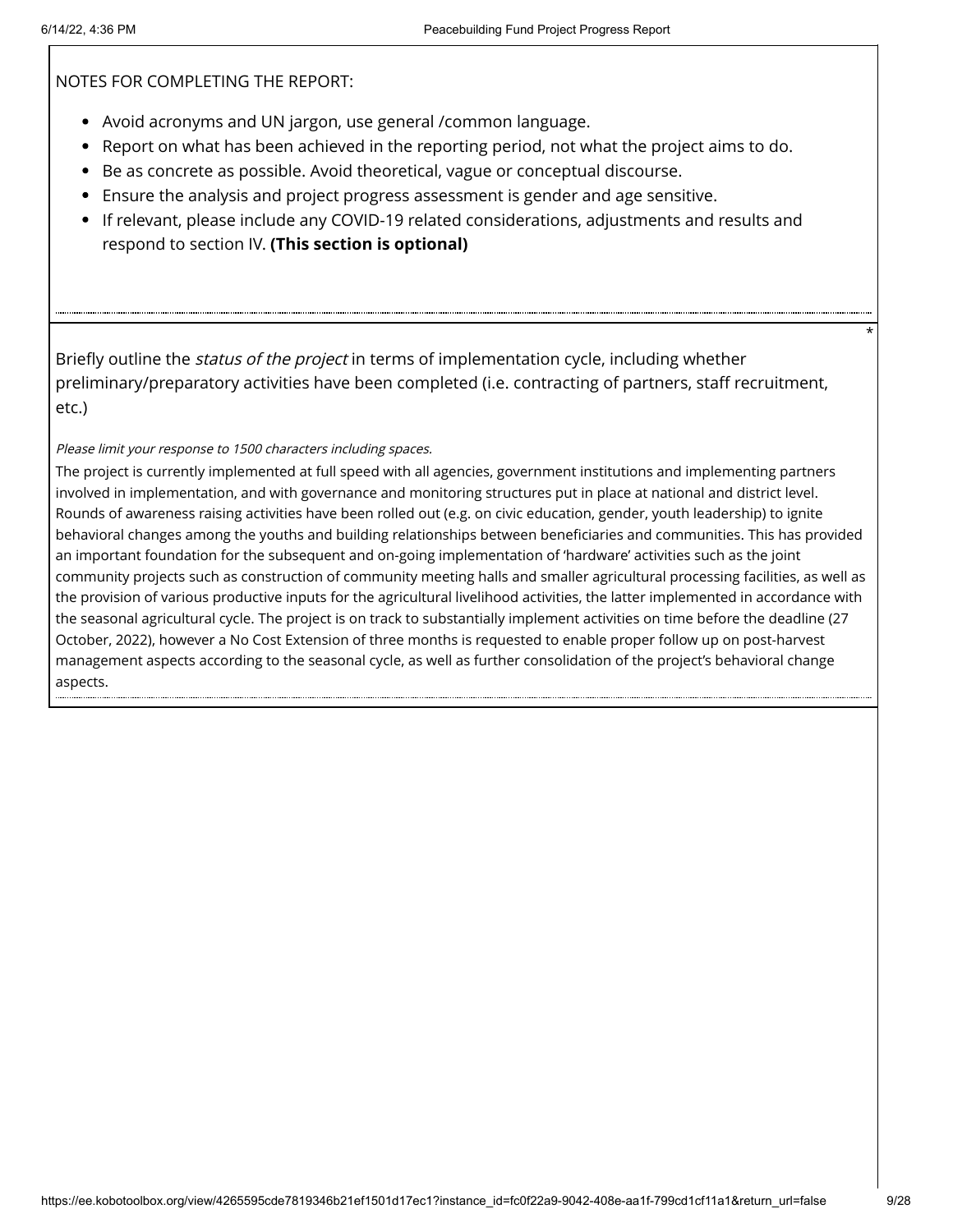Summarize the main structural, institutional or societal level change the project has contributed to. This is not anecdotal evidence or a list of individual outputs, but a description of progress made toward the main purpose of the project

### FOR PROJECTS WITHIN SIX MONTHS OF COMPLETION ONLY; (1500 character limit)

The youth-at-risk (Y@R) beneficiaries are gradually reintegrating in their communities; through joint activities conducted ranging from dialogue sessions with local authorities to community infrastructure projects. Feedback from both youth, community members and local security providers during a recent (qualitative) monitoring exercise confirm that the relationship has significantly improved, with Y@R getting involved in local decision-making structures and taking part in more community activities, some moving back in with their families, and the level of crime and aggression associated with Y@R reducing.

Support through civic awareness (through NACCED), counselling (MoHS) as well as male and youth involvement initiatives (through FINE have demonstrated community and societal level knowledge, attitudinal and behavioral changes among the Y@R. Unlike before, Y@R now participate in community clean-up exercises. A land dispute between the Y@R and a landowner (for project poultry farming) was peacefully resolved when Y@R dialogued with the later and traditional leadership. Y@R have confirmed reducing and/or stopping drug abuse (e.g. marijuana, kush, tramadol) because of awareness on its negative effects through counselling.

There is increased awareness of the risks of commercial sexual work (soliciting and engaging) as well as a reported reduction of commercial sex work in Y@R communities. Increased awareness of district gender based violence referral pathways resulted in 61 referrals supported to access services within project areas.

Although implementation of agricultural livelihood activities are currently on-going in accordance with the seasonality and these are yet to materialize in actual alternative income sources, many Y@R have refocused their livelihood activities from criminal and/or risky activities (e.g. theft, commercial sex work) to self-supported agriculture and petty business activities, some assisted by loans taken from the VSLAs established by the project (through Caritas).

# **PART II: RESULT PROGRESS BY PROJECT OUTCOME**

Describe overall progress under each Outcome made during the reporting period (for June reports: January-June; for November reports: January-November; for final reports: full project duration). Do not list individual activities. If the project is starting to make/has made a difference at the outcome level, provide specific evidence for the progress (quantitative and qualitative) and explain how it impacts the broader political and peacebuilding context.

- "On track" refers to the timely completion of outputs as indicated in the workplan.
- "On track with peacebuilding results" refers to higher-level changes in the conflict or peace factors that the project is meant to contribute to. These effects are more likely in mature projects than in newer ones.

| How many OUTCOMES does this project have |              |   |  |           |  |  | * |              |  |  |
|------------------------------------------|--------------|---|--|-----------|--|--|---|--------------|--|--|
|                                          | $1 \qquad 2$ | 3 |  | 4 5 6 7 8 |  |  |   | more than 8. |  |  |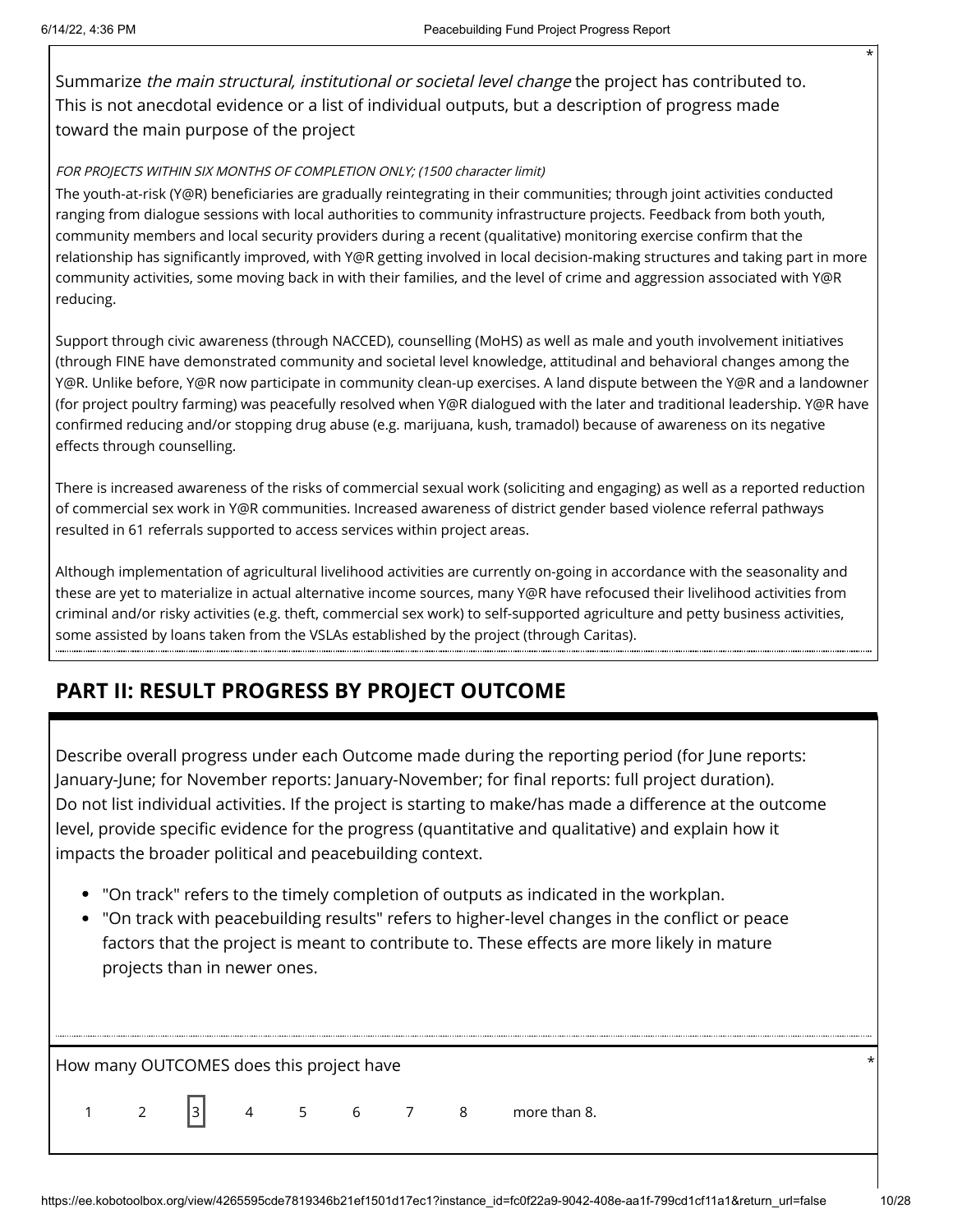| Please write out the project outcomes as they are in the project results framework found in the project |
|---------------------------------------------------------------------------------------------------------|
| document                                                                                                |

#### Outcome 1:

Youth at risk (women and men) are empowered and included in decision-making processes in their communities in the target districts

### Outcome 2:

National and local institutions improve their response to the needs of youth at risk

#### Outcome 3:

Social cohesion strengthened and youth at risk socially and economically empowered to meaningfully reintegrate into their families and communities.

### **Outcome 1:**

**Youth at risk (women and men) are empowered and included in decision-making processes in their communities in the target districts**

Rate the current status of the outcome progress \*

Off Track  $\bigcirc$  2. On Track  $\bigcirc$  3. On Track with evidence of peacebuilding results

\*

\*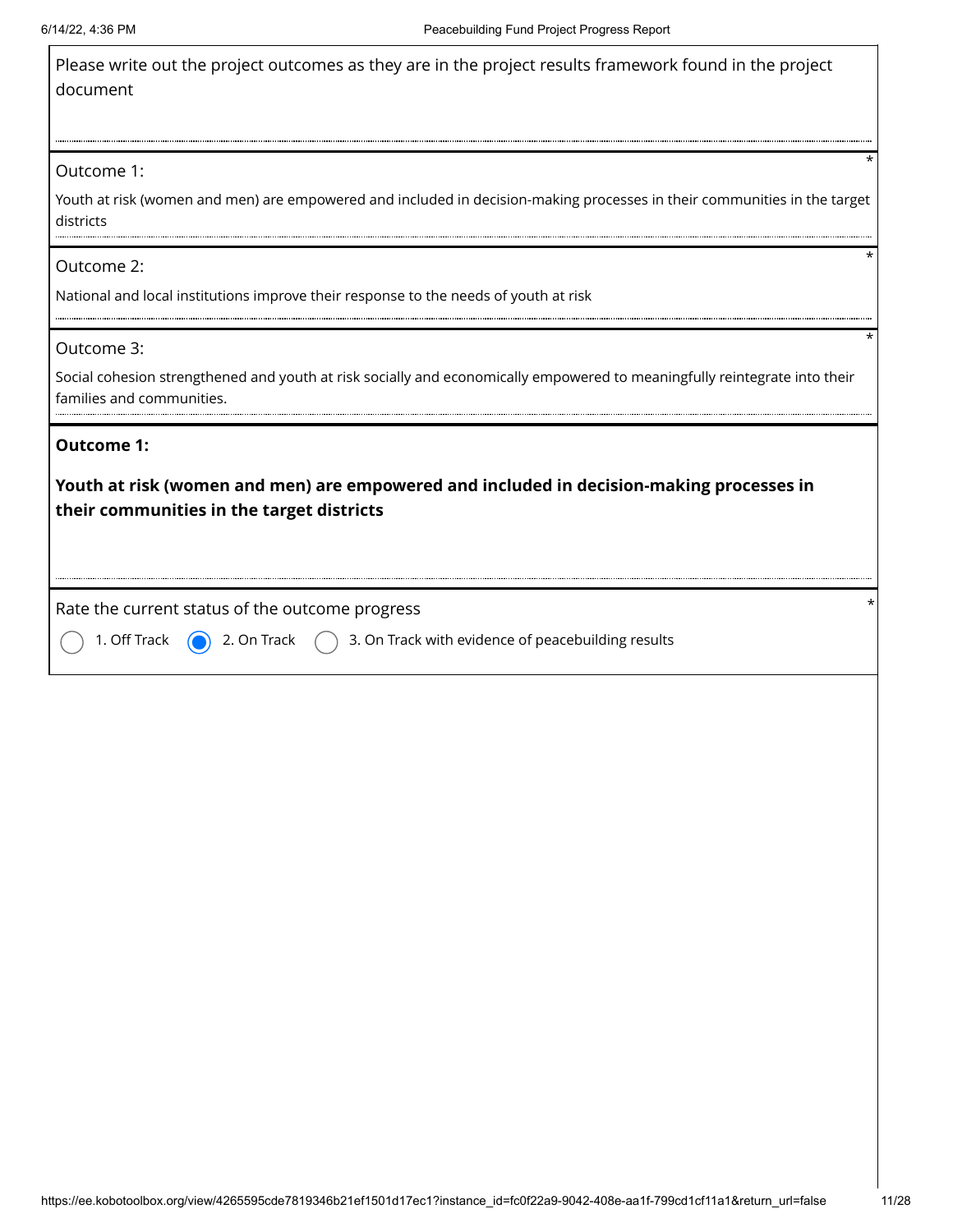### Progress summary

Please limit your response to 3000 characters including spaces.

UNDP through NACCED supported the participation of youth in decision-making through dialogue fora between Y@R and community stakeholders. The sessions discussed issues affecting Y@R such as exclusion from community structures and how to improve integration. Participants jointly developed action plans, and general meetings have been held to sensitize community members.

UNDP supported consolidation of the established beneficiary youth groups in all the 18 target communities, and strengthened functional youth structures, by-laws and inclusive participation. Supported by UNDP, NAYCOM provided training on transformational leadership and social change for the Y@R (M: 222; F: 194), and 85 members of the DYCs and CYCs (M: 63; F: 22).

To foster peace and social cohesion, football galas were held in the four chiefdoms culminating in an inter-district final competition. While Kenema District won in the female competition and was awarded the trophy, the male matches were not completed due to a disagreement over the officiating of Tonkolili's win, which was later resolved. UNDP will utilize lessons learnt from the first inter-district competition to inform ongoing chiefdom matches and subsequent finals for the second gala implemented by MOYA.

Informed by a capacity needs assessment, a 5-day training was conducted for 25 health workers (M: 20; F: 5) in Kenema District by the MoHS mental health department on identification, counselling and follow-up support for Y@R with substance abuse problems. Strengthening existing capacities which will enable victims to access continuous counselling and support even after the project ends.

UNFPA supported FINE Sierra Leone to establish two crisis drop-in centres in Kenema and Tonkolili districts, which are now fully functional. The centres are run by district coordinators and lead Male Advocacy Peer Educators (MAPEs) and serve as an entry point for referrals to GBV and sexual reproductive health services as well as a safe space for Y@R beneficiaries to meet, rather than in risky 'ghetto' settings.

18 husbands' schools were formed and 450 community members (M: 368; F: 82) completed the sessions in 2021, with an additional 450 community members (M: 405; F: 45) graduating in June 2022. These husband school students become 'lead fathers', 'lead mothers' and mentors in their respective communities on issues including preventing GBV and promotion of SRH rights such as improving uptake of family planning.

FINE Sierra Leone conducted an Inter-District learning and experience-sharing session with 18 youth at risk (M: 16; F: 2) leaders from Tonkolili and Kenema districts. Parents of Y@R beneficiaries were engaged as part of the husbands' schools as well as through MAPE outreach, strengthening the family support for Y@R beneficiaries. A key result of the male and youth involvement activities is that 61 GBV / protection cases (domestic abuse, sexual assault and child marriage) were referred and supported to access services.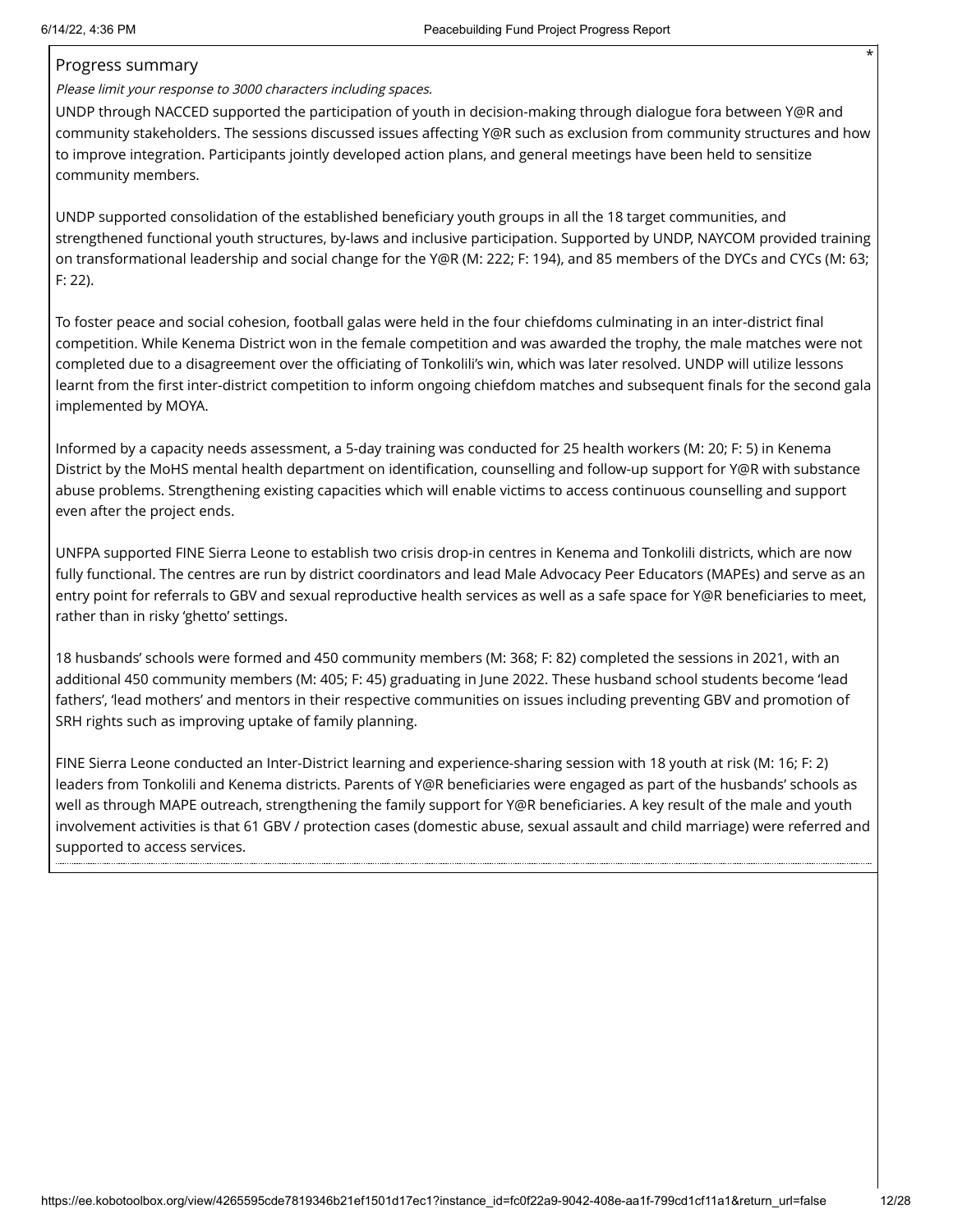Г

| Indicate any additional analysis on how Gender Equality and Women's Empowerment and/or Youth                                                                                                                                                                                                                                                                                                                                                                                                                                                                                                                                                                                                                                                                      |
|-------------------------------------------------------------------------------------------------------------------------------------------------------------------------------------------------------------------------------------------------------------------------------------------------------------------------------------------------------------------------------------------------------------------------------------------------------------------------------------------------------------------------------------------------------------------------------------------------------------------------------------------------------------------------------------------------------------------------------------------------------------------|
| Inclusion and Responsiveness has been ensured under this Outcome                                                                                                                                                                                                                                                                                                                                                                                                                                                                                                                                                                                                                                                                                                  |
| Please limit your response to 1500 characters including spaces.                                                                                                                                                                                                                                                                                                                                                                                                                                                                                                                                                                                                                                                                                                   |
| All civic education, counselling and sporting/social activities promote gender equality and women empowerment. The equal<br>inclusion of male and female beneficiaries and other stakeholders is prioritized in the community structures working with the<br>project, which has increased participation of women through election as members and in decision-making/executive roles.<br>Issues concerning women are also prioritized and addressed in trainings, dialogues fora, and other capacity building<br>sessions. The project continues to encourage the District and Chiefdom Youth Councils to incorporate women in their<br>leadership structures. Preparations are ongoing for a second inter-district football gala which will include female teams. |
| Gender and marginalization dynamics continue to be addressed through key community stakeholders in organised<br>engagements to complement other behaviour change activities focusing on Y@R. The male involvement approach is gender<br>transformative in that it works with men, women and youth to change the harmful social norms, roles and power relations<br>which contribute to gender based violence and harmful practices in project communities.                                                                                                                                                                                                                                                                                                        |
| <b>Outcome 2:</b>                                                                                                                                                                                                                                                                                                                                                                                                                                                                                                                                                                                                                                                                                                                                                 |
| National and local institutions improve their response to the needs of youth at risk                                                                                                                                                                                                                                                                                                                                                                                                                                                                                                                                                                                                                                                                              |
| $^\star$<br>Rate the current status of the outcome progress                                                                                                                                                                                                                                                                                                                                                                                                                                                                                                                                                                                                                                                                                                       |
| 3. On Track with evidence of peacebuilding results<br>1. Off Track<br>2. On Track                                                                                                                                                                                                                                                                                                                                                                                                                                                                                                                                                                                                                                                                                 |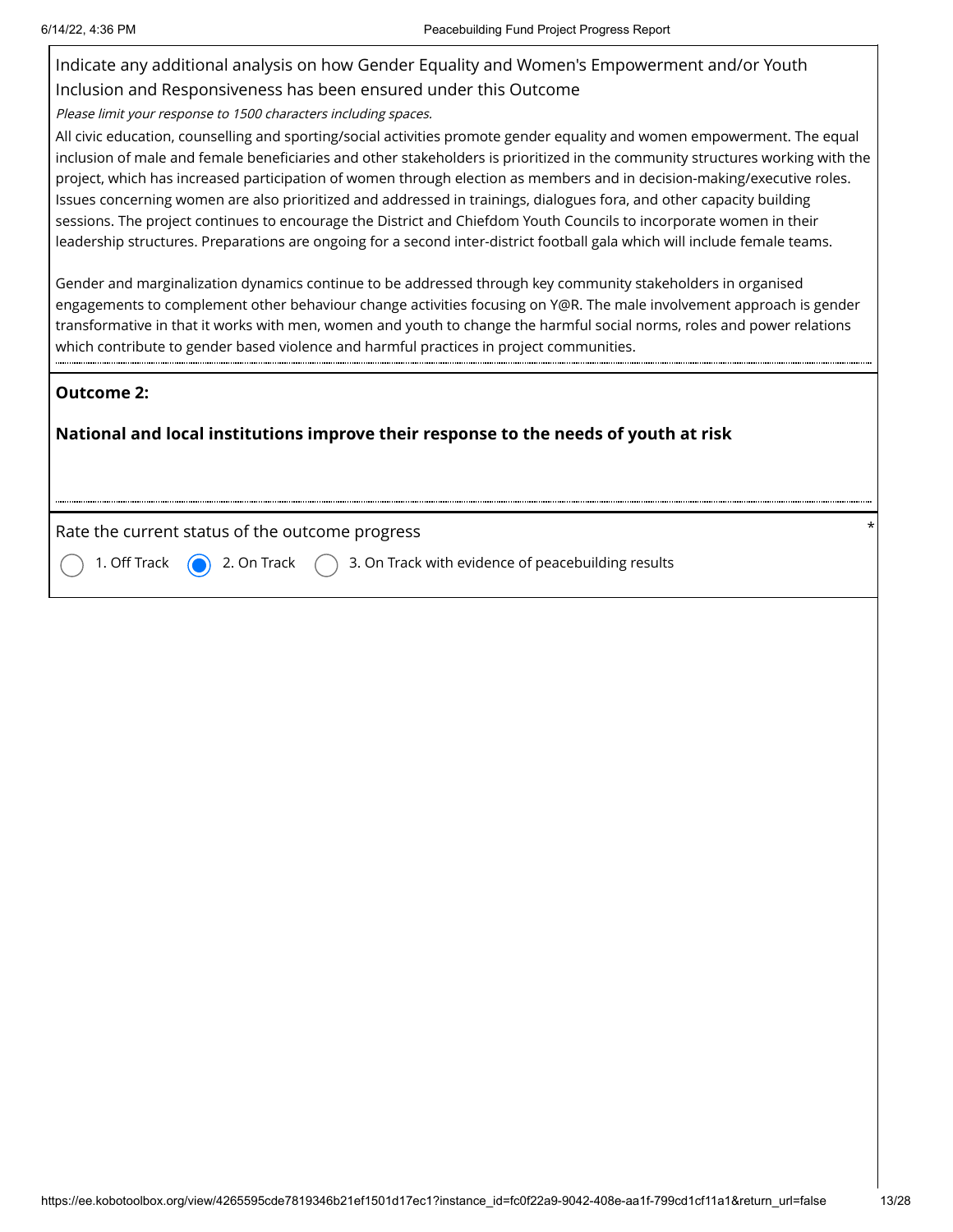### Progress summary

Please limit your response to 3000 characters including spaces.

During this reporting period, the project completed the life skills mapping of Y@R in correctional facilities with the distribution of skills training equipment to the Mafanta, Magburaka and Kenema correctional facilities. Overall, 100 inmates (10 Females and 90 males) have been identified as suitable for the skills enhancement exercise across the three correctional facilities. The mapping exercise found that only the Kenema Correctional Facility was host to female inmates for this exercise. Four key life skill components were selected based on the assessed needs: carpentry, bakery, tailoring and agriculture. The 100 selected inmates will be further assessed and 90 will be retained for support. UNDP has developed an agreement with the Sierra Leone Correctional Service to further strengthen the life skills component through the development of a training guide to support capacity building for correctional industry staff in working with inmates undergoing training, ensuring requisite skills for successful implementation of this component. The project will also support the SLCS to provide start-up kits for Y@R for gainful community reintegration post rehabilitation and release.

Through the Centre for Accountability and Rule of Law (CARL), the project has made progress toward the enactment of the amended Criminal Procedure Act of 1965. So far, the draft legislation has been presented to the Attorney-General and is now with the 1st Parliamentary Draftsman for final revision and proof-reading. This will be followed by Cabinet vetting, Parliament submission, printing and engagement by Parliament on the substance. CARL has scheduled a retreat with the Parliamentary Committee on legislation as well as selected outreach sessions with selected members of the Committee to ensure the reforms embedded within the CPA are popularized to their constituencies for buy-in prior to Parliamentary debate and approval. In addition, the ongoing communication and media campaign will be strengthened to ensure the reforms reach a broader audience for their education and additional lobbying for pressure. The CPA has been in the pipeline for amendment for close to 20 years now. There is thus urgency to utilize all available avenues for lobbying and pressure for the enactment of this revolutionary legislation which will impact positively on the lives of Y@R within the justice system.

Indicate any additional analysis on how Gender Equality and Women's Empowerment and/or Youth Inclusion and Responsiveness has been ensured under this Outcome

Please limit your response to 1500 characters including spaces.

While only 10 females were selected for the life skills initiative, the project has left room for more women to be included once incarcerated. The project has also ensured that female inmates selected for the trainings benefit from life skills initiatives in accordance with their preferences as females and which they are comfortable with. For example, hairdressing, bead-weaving and tailoring were among life skills programs selected which all attract a considerable demand in society. The empowerment of correctional officers has further made room for the training of a sizable number of female officers to cater for any increasing need in the near future. The engagement of Members of Parliament in the upcoming retreat with the Legislative Committee of Parliament on the amendment of the Sierra Leone Correctional Act will encompass female representatives as well with knowledge on the subject matter.

### **Outcome 3:**

**Social cohesion strengthened and youth at risk socially and economically empowered to meaningfully reintegrate into their families and communities.**

Rate the current status of the outcome progress \*

1. Off Track  $\bigcirc$  2. On Track  $\bigcirc$  3. On Track with evidence of peacebuilding results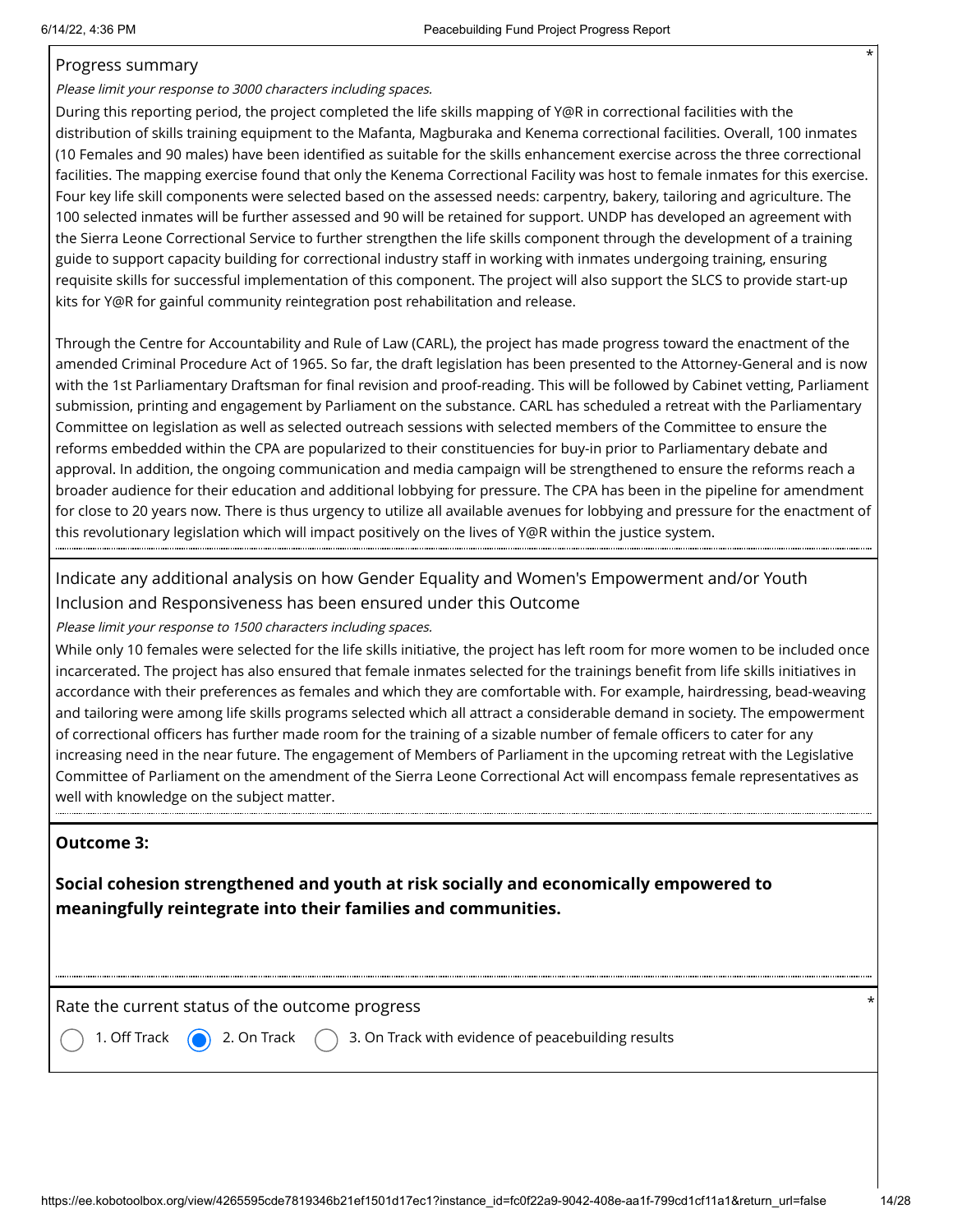### Progress summary

Please limit your response to 3000 characters including spaces.

For the implementation of joint community projects (Output 3.1), the public tendering process was completed and two companies were selected to do the construction/rehabilitation of community social and economic infrastructure (8 community rice mills, 5 community barrays, 4 community centers and 1 market structure) as well as youth livelihood infrastructures (poultry and goat houses, local bakeries). Three people from each community were trained on basic construction monitoring and feedback mechanisms established jointly with communities, contractors and partners, while joint monitoring missions with civil engineers from MOYA and MAF are conducted periodically. Community infrastructures are presently at app. 40% completion, with finalization and handing over expected in July 2022. MOUs have been signed with all communities, landowners and groups in witness of MOYA, MAF, District Councils and Caritas, for the allocation of land to the project for infrastructure and livelihood activities respectively.

Youth livelihood activities (Output 3.2) are on-going in accordance with the seasonal agricultural cycle. A 3-day training on Good Agricultural Practices (GAP) - tailored to the groups' selected crops and integrated modules on Climate Smart Agriculture (CSA) - were rolled out to 15 Y@R groups (356 people; 194 M and 162 F) who are involved in crop production (maize, cassava, potato, beans), by FAO and the MAF district crop officers.

Agricultural inputs for the 15 crop producing Y@R groups (basic tools, seeds, and fertilizers) have been procured and distributed. Farms were prepared using a combined approach with a cash-for-work model used to involve beneficiary youth and other community members in key manual labor activities (involving more than 500 people) and mechanical equipment engaged for some work on larger farms. Planting activities are currently on-going on a total of 52 hectares under cultivation.

Procurement of livestock inputs is on-going, and final stocking is expected to take place after the heavy rains, with accompanying trainings to be facilitated at the same time. Agricultural processing equipment has been procured, awaiting installation in shelter/storage facilities currently under construction. Transport facilities (motorbikes, tricycles) for marketing activities have been procured, handing over pending on-going finalization of bylaws and mechanisms for appropriate management and maintenance.

A 3-day training on basic business management is rolled out to all 18 Y@R groups (418 participants), facilitating the structuring of groups towards business operation and selecting members for executive functions to receive further advanced business trainings. For further practical learning and networking, existing local businesses in the relevant livelihood sectors (e.g. poultry farms, cassava factories, bakeries) have been identified for placement of up to 90 selected Y@R for short-term apprenticeships.

Indicate any additional analysis on how Gender Equality and Women's Empowerment and/or Youth Inclusion and Responsiveness has been ensured under this Outcome

Please limit your response to 1500 characters including spaces.

The project continues to promote the equal inclusion and benefit of young women in social cohesion and youth livelihood activities. All female beneficiaries participate in technical training activities, and their role and involvement in practical farming activities is continuously encouraged. As per the nature of the work (and the traditional division of manual farm labor), more males have participated in the initial heavier stages of the farm work (land clearing, ploughing/ridge construction) while females will play a greater role in subsequent stages (planting, weeding). Especially female youths have embraced and benefited from VSLA activities, and a number of female beneficiaries – in particular in Kenema – report having been able to start up petty business activities with small loans to refrain from commercial sex work.

Young women are supporting the implementation of community infrastructure activities, e.g. by fetching water and materials, however there is a predominance of male youth participation due to the heavier nature of the manual work. Note that the joint selection of the final projects/facilities including the equal access, benefit and utilization of all community members – including women – as a key selection criteria.

# **INDICATOR BASED PERFORMANCE ASSESSMENT**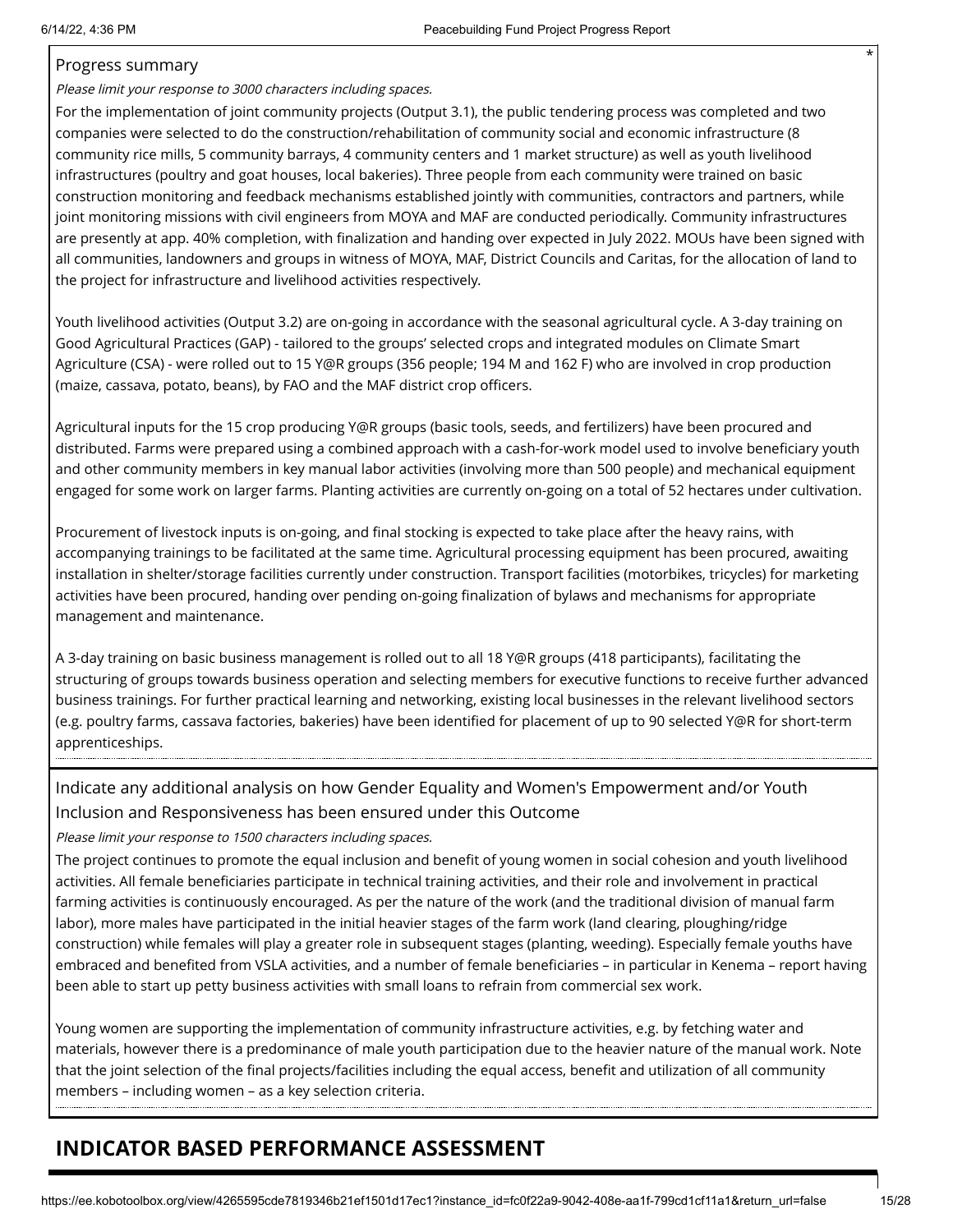Using the Project Results Framework as per the approved project document or any amendmentsprovide an update on the achievement of key indicators at the **outcome** level in the table below

- If an outcome has more than 3 indicators , select the 3 most relevant ones with most relevant progress to highlight.
- Where it has not been possible to collect data on indicators, state this and provide any explanation. Provide gender and age disaggregated data. (300 characters max per entry)

### **» Outcome 1: Youth at risk (women and men) are empowered and included in decision-making processes in their communities in the target districts**

| Outcome | Perform<br>ance<br>Indicator<br>S                                                                                                                                              | Indicator<br><b>Baseline</b>        | End of<br>Project<br>Indicator<br>Target | Indicator<br>Mileston<br>e | Current<br>Indicator<br>progress                                                                                                                                                                                                                                                                                                | Reasons<br>for<br>Variance<br>/ Delay<br>(if any)                          |
|---------|--------------------------------------------------------------------------------------------------------------------------------------------------------------------------------|-------------------------------------|------------------------------------------|----------------------------|---------------------------------------------------------------------------------------------------------------------------------------------------------------------------------------------------------------------------------------------------------------------------------------------------------------------------------|----------------------------------------------------------------------------|
| 1.1     | Indicator 1.a<br>% of youth at<br>risk targeted by<br>the project who<br>believe that<br>their voice is<br>heard and they<br>feel more<br>respected in<br>their<br>communities | 55% total<br>49% female<br>58% male | Estimate 70%<br>(F: 60%; M: 70%)         | 55%                        | Feedback from<br>field visits and<br>qualitative<br>monitoring<br>indicate good<br>progress<br>towards this<br>indicator.<br><b>Beneficiaries</b><br>have indicated<br>that they now<br>see themselves<br>to be important<br>in the<br>community and<br>that community<br>leaders now<br>consult them in<br>decision<br>making. | Quantitative<br>data will be<br>collected at the<br>end of the<br>project. |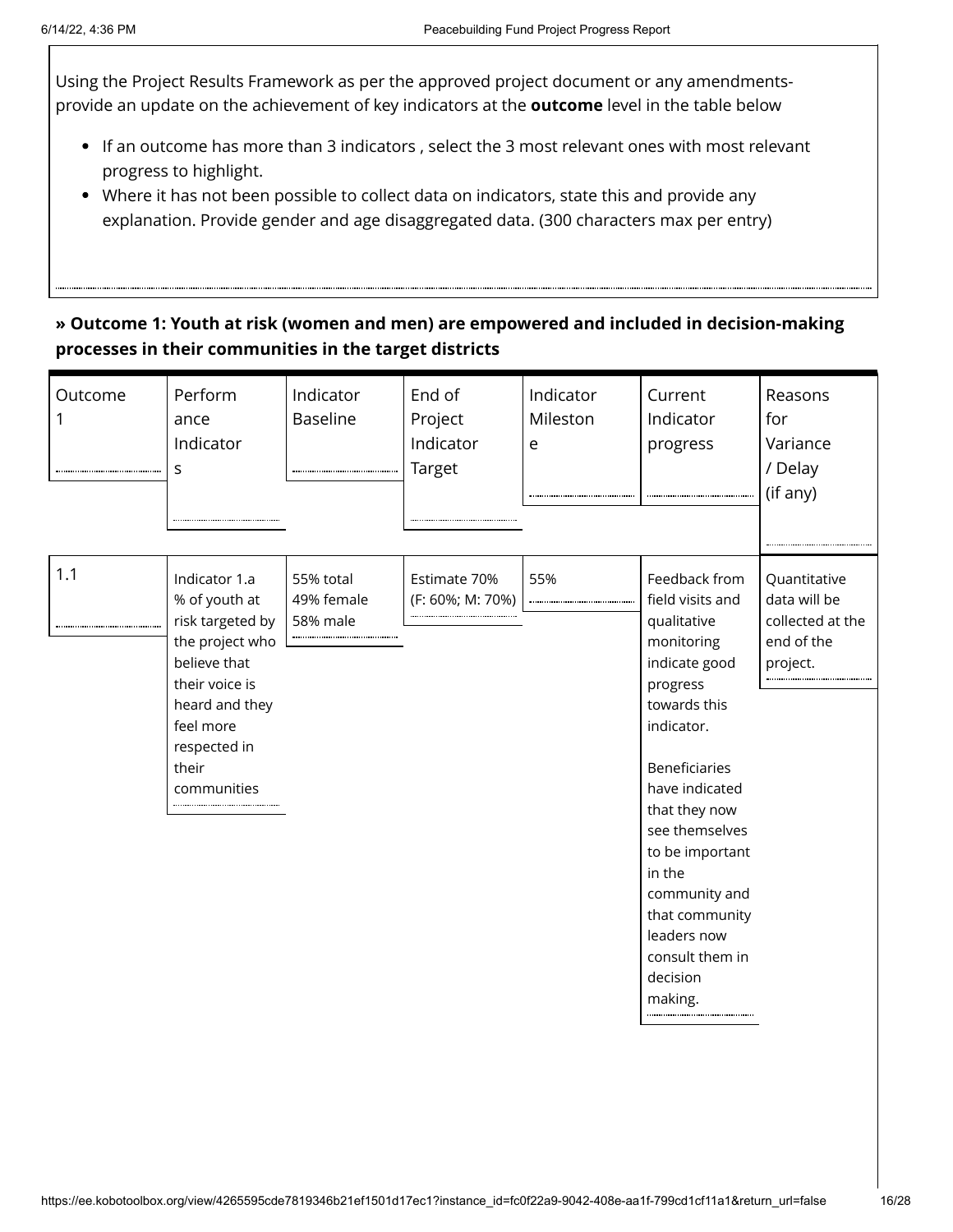| 1.2 | Indicator 1.b<br>Number of<br>youth at risk<br>targeted by the<br>project included<br>in decision-<br>making<br>mechanisms at<br>local level | 34% total<br>17% female<br>45% male | Estimate 50%<br>out of 100% of<br>youth targeted<br>by the project<br>(F: 35%; M: 50%) | 40% | Feedback from<br>field visits and<br>qualitative<br>monitoring<br>indicate good<br>progress<br>towards this<br>indicator.                                                                                                                                                                  | Quantitative<br>data will be<br>collected at the<br>end of the<br>project. |
|-----|----------------------------------------------------------------------------------------------------------------------------------------------|-------------------------------------|----------------------------------------------------------------------------------------|-----|--------------------------------------------------------------------------------------------------------------------------------------------------------------------------------------------------------------------------------------------------------------------------------------------|----------------------------------------------------------------------------|
|     |                                                                                                                                              |                                     |                                                                                        |     | Y@R are now<br>involved in<br>decision-<br>making through<br>youth and duty<br>bearers'<br>sessions,<br>stakeholders<br>and youth<br>dialogues<br>sessions and<br>through<br>representation<br>in Chiefdom<br>and District<br>Youth<br>structures<br>across the<br>project<br>communities. |                                                                            |
| 1.3 |                                                                                                                                              |                                     |                                                                                        |     |                                                                                                                                                                                                                                                                                            |                                                                            |

### **» Outcome 2: National and local institutions improve their response to the needs of youth at risk**

| Outcome | Perform   | Indicator       | End of    | Indicator | Current   | Reasons  |
|---------|-----------|-----------------|-----------|-----------|-----------|----------|
|         | ance      | <b>Baseline</b> | Project   | Mileston  | Indicator | for      |
|         | Indicator |                 | Indicator | e         | progress  | Variance |
|         |           |                 | Target    |           |           | / Delay  |
|         |           |                 |           |           |           | (if any) |
|         |           |                 |           |           |           |          |
|         |           |                 |           |           |           |          |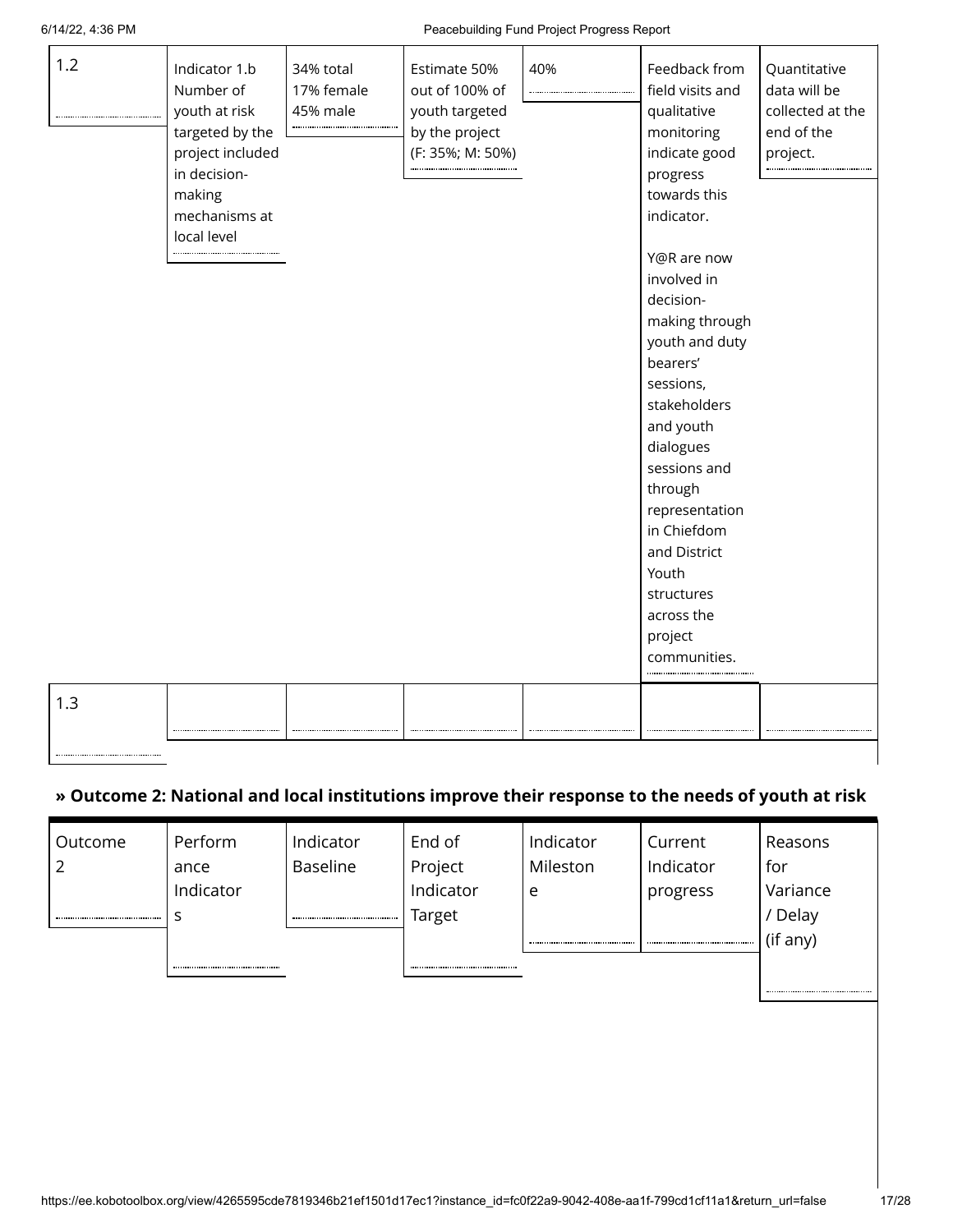#### 6/14/22, 4:36 PM Peacebuilding Fund Project Progress Report

| 2.1        | Indicator 2.a<br># of targeted<br>local<br>institutions<br>(SLCS, SLP,<br>LPPBs,<br>Paramount<br>Chief Councils)<br>that adopt<br>improved<br>procedures to<br>ensure youth<br>responsive<br>approaches to<br>detention,<br>reintegration,<br>and<br>rehabilitation | $\overline{2}$                      | All institutions<br>involved in the<br>project<br>(correctional<br>centers, LPPBs,<br>FSUs, SLP, etc.) | 3   | No data for this<br>indicator at the<br>moment.<br>Activities are<br>ongoing<br>towards the<br>adoption of<br>responsive<br>approaches for<br>the<br>rehabilitation<br>and<br>reintegration of<br>Y@R.                                               | Activities<br>contributing to<br>this indicator<br>will be<br>conducted in<br>June 2022. |
|------------|---------------------------------------------------------------------------------------------------------------------------------------------------------------------------------------------------------------------------------------------------------------------|-------------------------------------|--------------------------------------------------------------------------------------------------------|-----|------------------------------------------------------------------------------------------------------------------------------------------------------------------------------------------------------------------------------------------------------|------------------------------------------------------------------------------------------|
| 2.2<br>2.3 | Indicator 2.b<br>% of youth at<br>risk who believe<br>that their rights<br>are respected                                                                                                                                                                            | 26% total<br>32% female<br>20% male | 55%                                                                                                    | 50% | No data<br>collected for<br>this indicator at<br>the moment.<br>However, SLCS<br>center<br>managers have<br>been trained on<br>the observance<br>of the<br>international<br>human right<br>protocols on<br>auditing and<br>monitoring of<br>inmates. | Activities still<br>on-going.                                                            |
|            |                                                                                                                                                                                                                                                                     |                                     |                                                                                                        |     |                                                                                                                                                                                                                                                      |                                                                                          |

### **» Outcome 3: Social cohesion strengthened and youth at risk socially and economically empowered to meaningfully reintegrate into their families and communities.**

|                 |           |          | Current   | Reasons  |
|-----------------|-----------|----------|-----------|----------|
| <b>Baseline</b> | Project   | Mileston | Indicator | for      |
|                 | Indicator | e        | progress  | Variance |
|                 | Target    |          |           | / Delay  |
|                 |           |          |           | (if any) |
|                 |           |          |           |          |
|                 | Indicator |          |           |          |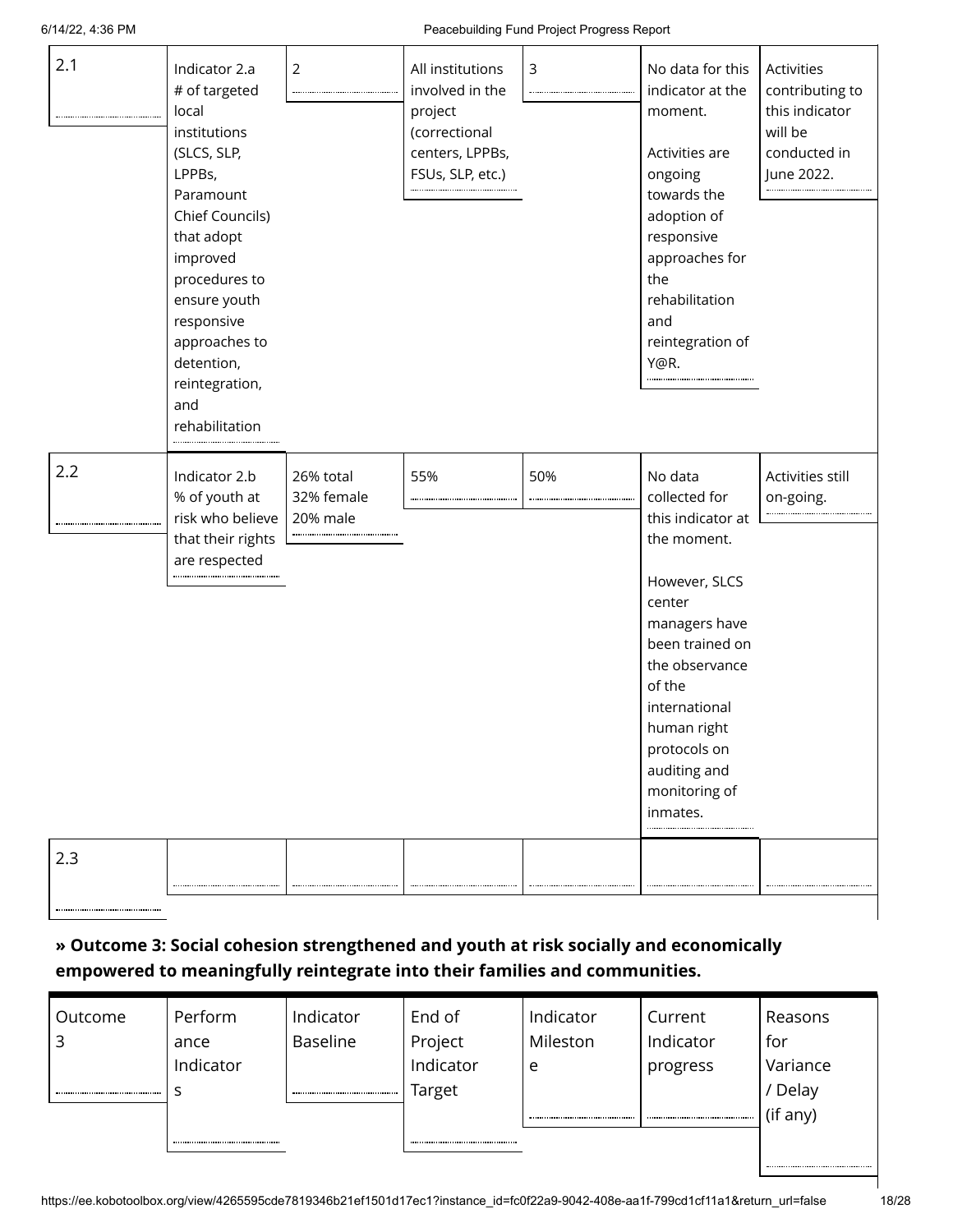| 3.1 | Indicator 3.a<br>% of youth who<br>consider<br>engaging in<br>crime activities<br>for economic<br>purposes | 84% total<br>87% female<br>83% male | 45% (m/f) | 65% (m/f) | Findings from<br>qualitative<br>monitoring and<br>engagements<br>with<br>beneficiaries,<br>community<br>stakeholders<br>and local<br>security<br>providers - the<br>youths at risk<br>have<br>significantly<br>changed their<br>lifestyles and<br>are largely<br>refraining from<br>criminal<br>activities and<br>other anti-social<br>behaviors.<br>Many female<br>beneficiaries<br>report that they<br>have stopped<br>engaging in<br>commercial sex<br>work, and some<br>(in Kenema)<br>report having<br>been able to<br>start up petty<br>business<br>activities using | Quantitative<br>data will be<br>collected at the<br>end of the<br>project when<br>livelihood<br>activities have<br>been fully<br>implemented.<br>Livelihood<br>activities are<br>still on-going<br>according to the<br>agricultural<br>cycle, and<br>supply of some<br>productive<br>inputs supplied<br>and delivery of<br>trainings is still<br>pending, in<br>order for the<br>youth<br>beneficiaries to<br>fully realize<br>agricultural<br>incomes as<br>alternative to<br>risky/illegal<br>economic<br>coping<br>strategies. |
|-----|------------------------------------------------------------------------------------------------------------|-------------------------------------|-----------|-----------|----------------------------------------------------------------------------------------------------------------------------------------------------------------------------------------------------------------------------------------------------------------------------------------------------------------------------------------------------------------------------------------------------------------------------------------------------------------------------------------------------------------------------------------------------------------------------|-----------------------------------------------------------------------------------------------------------------------------------------------------------------------------------------------------------------------------------------------------------------------------------------------------------------------------------------------------------------------------------------------------------------------------------------------------------------------------------------------------------------------------------|
|     |                                                                                                            |                                     |           |           | VSLA loans.                                                                                                                                                                                                                                                                                                                                                                                                                                                                                                                                                                |                                                                                                                                                                                                                                                                                                                                                                                                                                                                                                                                   |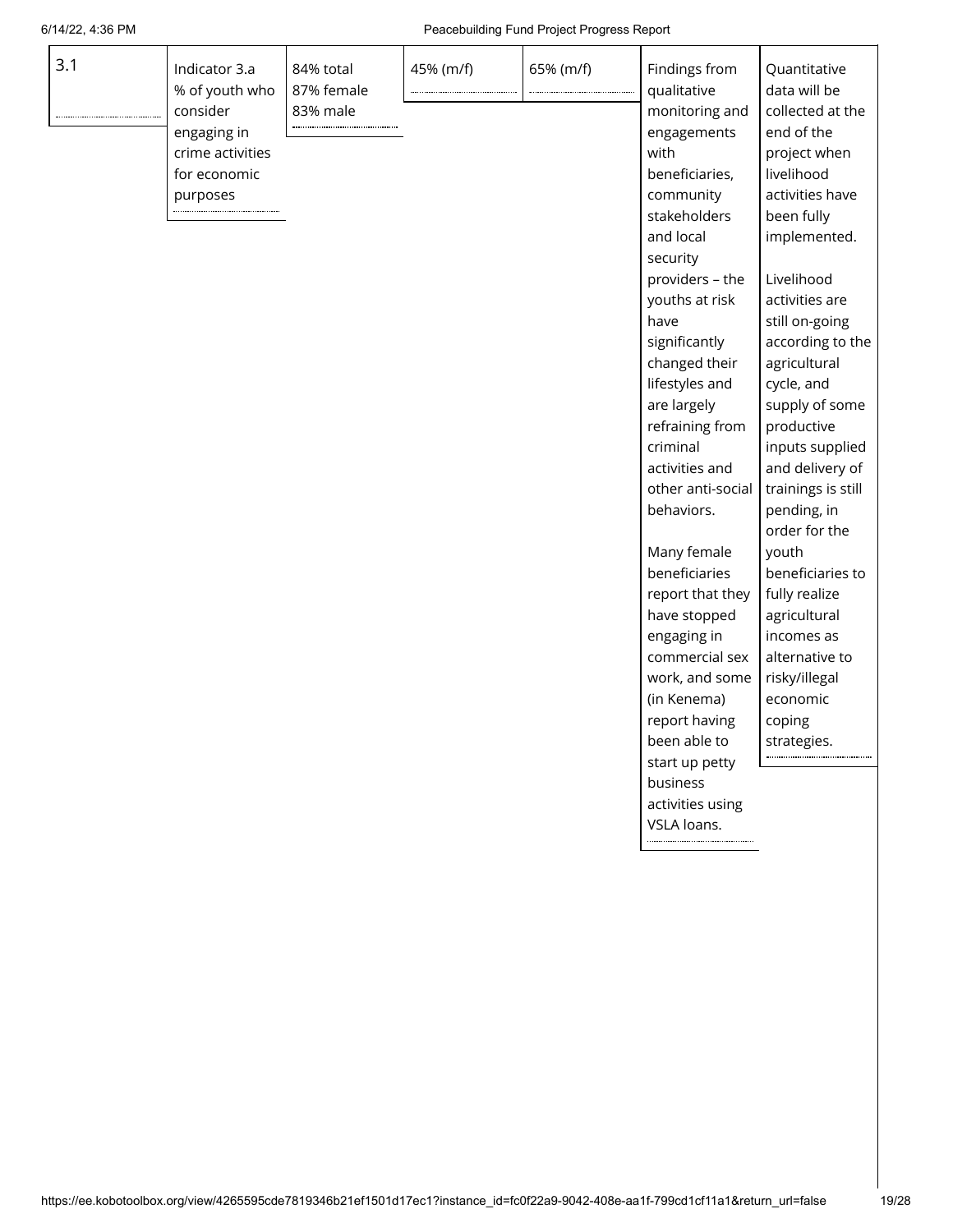while others have moved back in with parents/families

and are resuming educational activities.

| 3.2 | Indicator 3. b<br>% of<br>community and<br>family<br>members who<br>believe that<br>youth at risk<br>contribute to<br>productive life<br>of their<br>communities<br>and families<br>through the<br>livelihood<br>assistance<br>provided | 47% | 80% | 65% | Community<br>stakeholders<br>who express<br>that the Y@R<br>are now more<br>integrated in<br>and playing<br>positive roles in<br>their<br>communities<br>and families.<br>Some<br>beneficiaries<br>are<br>breadwinners<br>for relatives<br>whom they are<br>increasingly | As above.<br>In some<br>communities<br>(especially in<br>the more urban<br>settings around<br>Kholifa Ruwala<br>chiefdom) it has<br>initially been a<br>challenge to<br>engage all<br>beneficiaries in<br>crop production<br>activities,<br>however<br>communities<br>and local youth<br>and agricultural |
|-----|-----------------------------------------------------------------------------------------------------------------------------------------------------------------------------------------------------------------------------------------|-----|-----|-----|--------------------------------------------------------------------------------------------------------------------------------------------------------------------------------------------------------------------------------------------------------------------------|-----------------------------------------------------------------------------------------------------------------------------------------------------------------------------------------------------------------------------------------------------------------------------------------------------------|
|     |                                                                                                                                                                                                                                         |     |     |     |                                                                                                                                                                                                                                                                          |                                                                                                                                                                                                                                                                                                           |
|     |                                                                                                                                                                                                                                         |     |     |     |                                                                                                                                                                                                                                                                          |                                                                                                                                                                                                                                                                                                           |
|     |                                                                                                                                                                                                                                         |     |     |     |                                                                                                                                                                                                                                                                          |                                                                                                                                                                                                                                                                                                           |
|     |                                                                                                                                                                                                                                         |     |     |     |                                                                                                                                                                                                                                                                          |                                                                                                                                                                                                                                                                                                           |
|     |                                                                                                                                                                                                                                         |     |     |     |                                                                                                                                                                                                                                                                          |                                                                                                                                                                                                                                                                                                           |
|     |                                                                                                                                                                                                                                         |     |     |     |                                                                                                                                                                                                                                                                          |                                                                                                                                                                                                                                                                                                           |
|     |                                                                                                                                                                                                                                         |     |     |     |                                                                                                                                                                                                                                                                          |                                                                                                                                                                                                                                                                                                           |
|     |                                                                                                                                                                                                                                         |     |     |     |                                                                                                                                                                                                                                                                          |                                                                                                                                                                                                                                                                                                           |
|     |                                                                                                                                                                                                                                         |     |     |     |                                                                                                                                                                                                                                                                          |                                                                                                                                                                                                                                                                                                           |
|     |                                                                                                                                                                                                                                         |     |     |     |                                                                                                                                                                                                                                                                          |                                                                                                                                                                                                                                                                                                           |
|     |                                                                                                                                                                                                                                         |     |     |     | supporting by                                                                                                                                                                                                                                                            | extension                                                                                                                                                                                                                                                                                                 |
|     |                                                                                                                                                                                                                                         |     |     |     | re-focusing on                                                                                                                                                                                                                                                           | structures                                                                                                                                                                                                                                                                                                |
|     |                                                                                                                                                                                                                                         |     |     |     | productive                                                                                                                                                                                                                                                               | continue to                                                                                                                                                                                                                                                                                               |
|     |                                                                                                                                                                                                                                         |     |     |     | activities (petty                                                                                                                                                                                                                                                        | encourage and                                                                                                                                                                                                                                                                                             |
|     |                                                                                                                                                                                                                                         |     |     |     | business,                                                                                                                                                                                                                                                                | mentor them.                                                                                                                                                                                                                                                                                              |
|     |                                                                                                                                                                                                                                         |     |     |     | agriculture -                                                                                                                                                                                                                                                            |                                                                                                                                                                                                                                                                                                           |
|     |                                                                                                                                                                                                                                         |     |     |     | some boosted                                                                                                                                                                                                                                                             |                                                                                                                                                                                                                                                                                                           |
|     |                                                                                                                                                                                                                                         |     |     |     | through VSLA                                                                                                                                                                                                                                                             |                                                                                                                                                                                                                                                                                                           |
|     |                                                                                                                                                                                                                                         |     |     |     | loans) and                                                                                                                                                                                                                                                               |                                                                                                                                                                                                                                                                                                           |
|     |                                                                                                                                                                                                                                         |     |     |     | saving money                                                                                                                                                                                                                                                             |                                                                                                                                                                                                                                                                                                           |
|     |                                                                                                                                                                                                                                         |     |     |     | previously used                                                                                                                                                                                                                                                          |                                                                                                                                                                                                                                                                                                           |
|     |                                                                                                                                                                                                                                         |     |     |     | on                                                                                                                                                                                                                                                                       |                                                                                                                                                                                                                                                                                                           |
|     |                                                                                                                                                                                                                                         |     |     |     | drugs/alcohol;                                                                                                                                                                                                                                                           |                                                                                                                                                                                                                                                                                                           |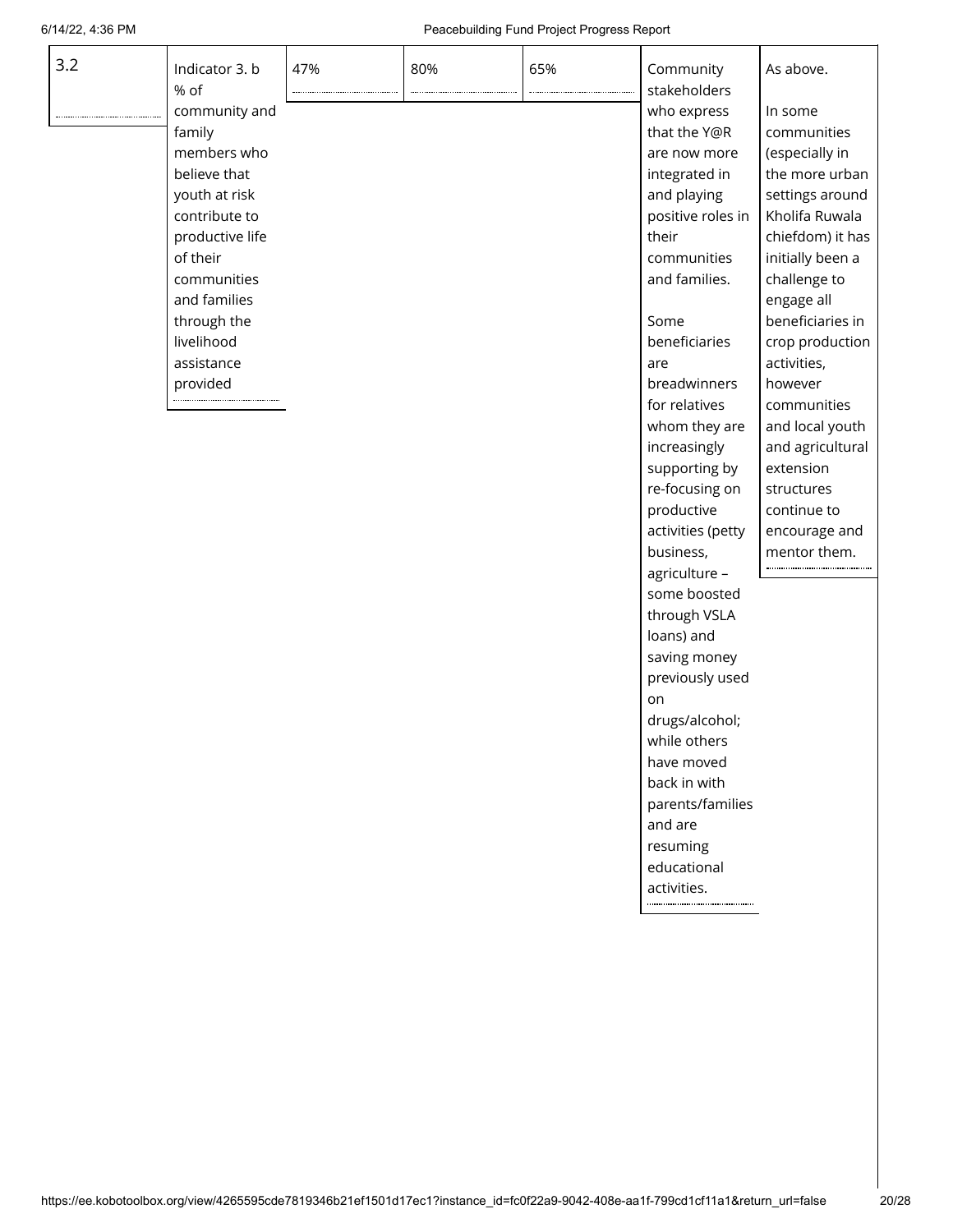exchange visits have replaced former intergang rivalries with a shared identity as 'positive youths'.

. . . . . . . . . . . . .

| 3.3 | Indicator 3.c    | 45% | 65% | 55% | Levels of         | Note that in the |
|-----|------------------|-----|-----|-----|-------------------|------------------|
|     | % of             |     |     |     | violence and      | target           |
|     | community and    |     |     |     | anti-social       | communities      |
|     | family           |     |     |     | behaviors have    | there are a      |
|     | members who      |     |     |     | reduced,          | number of        |
|     | believe that     |     |     |     | according to      | youth at risk    |
|     | levels of        |     |     |     | beneficiaries,    | associated with  |
|     | violence         |     |     |     | community         | cliques and      |
|     | committed by     |     |     |     | members and       | gangs that were  |
|     | gangs/cliques in |     |     |     | local security    | not included as  |
|     | the project      |     |     |     | providers -       | beneficiaries,   |
|     | zones has        |     |     |     | target            | due to the       |
|     | decreased        |     |     |     | beneficiaries     | number of        |
|     |                  |     |     |     | are 'off the      | people and       |
|     |                  |     |     |     | street' as their  | somewhat         |
|     |                  |     |     |     | attention is      | 'hard-core'      |
|     |                  |     |     |     | elsewhere.        | nature of some   |
|     |                  |     |     |     | Some remain       | individuals      |
|     |                  |     |     |     | part of former    | deemed           |
|     |                  |     |     |     | clique/gang       | beyond the       |
|     |                  |     |     |     | structures,       | reach of this    |
|     |                  |     |     |     | which are         | pilot project.   |
|     |                  |     |     |     | however now       | These non-       |
|     |                  |     |     |     | rather seen as    | targeted         |
|     |                  |     |     |     | 'social groups'   | individuals and  |
|     |                  |     |     |     | rather than       | structures thus  |
|     |                  |     |     |     | criminal and      | remain with the  |
|     |                  |     |     |     | violent           | potential to     |
|     |                  |     |     |     | structures. Joint | engage in        |
|     |                  |     |     |     | trainings and     | violence.        |

# **PART III: Cross-Cutting Issues**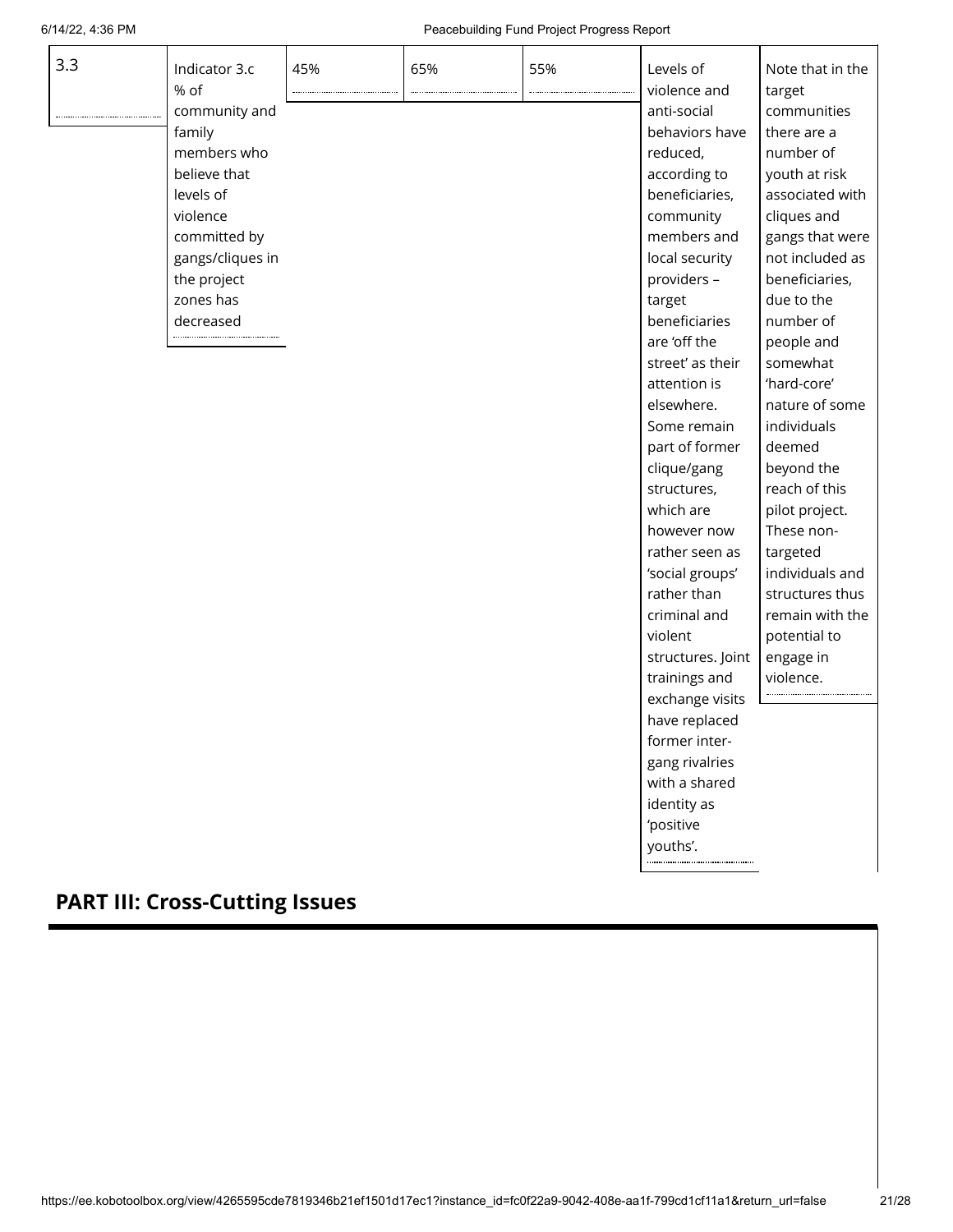Please indicate any significant project-related events anticipated in the next six months, i.e. national dialogues, youth congresses, film screenings, etc.

Please limit your response to 3000 characters including spaces.

FAO through the MOYA and MAF will hand over community and livelihood infrastructure including various equipment and assets to beneficiaries and communities for social cohesion and livelihood activities

UNDP through MOYA will organize the second phase football galas in the four chiefdoms. These activities will involve youthat-risk and youth groups (male and female) in the 18 target communities to promote peace and social cohesion among youth at risk across these communities.

Criminal Procedure Act will be submitted to Cabinet for approval and legislative committee to facilitate its tabling in Parliament for discussion.

UNFPA will support FINE Sierra Leone to roll out the Y@R road theatre shows using comedy, culture drama, and music to raise awareness on GBV, SRH and drug abuse. Implementation of robust husbands' schools and MAPES interventions will be continued to reach more men, women and youth within the communities. Finally, dignity kits will be distributed to female youth and condom packages will be distributed to male-youth in the husband schools and Y@R.

In a few sentences, explain whether the project has had a positive *human impact*. May include anecdotal stories about the project's positive effect on the people's lives. Include direct quotes where possible or weblinks to strategic communications pieces.

#### This is an optional question. You may leave it unanswered if not relevant(2000 character limit)

Overall, the project has had a positive human impact, as reported by both beneficiaries themselves and community members in target communities. Significantly, the project has created a shift in the narrative about the Y@R across communities and widespread perception of a positive shift of Y@R from active clique and gang members to peace promoters and development players in their communities – including a shift in beneficiaries' own positive self-image and confidence. There has been less crime and violence, idling and aggression, smoking and drug use associated with the Y@R, as stated by many beneficiaries and community leaders, due to the numerous training and counselling sessions, youth and community engagements, and alternative livelihood activities the youth have benefited from. For example, the MAPEs and husbands' school students worked closely worked with gang leaders to close down two Ghettos in project areas. Y@R are now more involved in community activities with community members and other stakeholders less fearful of them as they have become less confrontational. Y@R communities have seen reported positive behaviour change and improvement in gender relationship both at home and community level as the participation of men and their spouses increased.

Below quotes speak to some of the peace-building effects of the project as experienced by beneficiaries: "Before when we were active clique members, we used to fight among ourselves- during social clubbing, football gala. This has changed greatly. There is more unity and peaceful co-existence amongst us." - Male Y@R beneificiary, Ropulun community

"Before now when we used to do prostitution, men will sleep with us and beat us after instead of paying. This has so far reduced and there is less crime and violence between and among YAR and other youth, as well as between cliques." "Before the project, there was fighting among female YAR over men, but now there is harmony." - Female Y@R beneficiary, Court Barray community

Note on upload: For the World Food Day and National Youth Summit in November 2022, project beneficiaries representing all four target chiefdoms came together to compose and record the Youth at Risk song with support from FAO. The song was performed on stage during the Summit and which has been played on regional radio stations during monthly sessions facilitated by the project to share experiences from the project and discuss issues affecting youth-at-risk.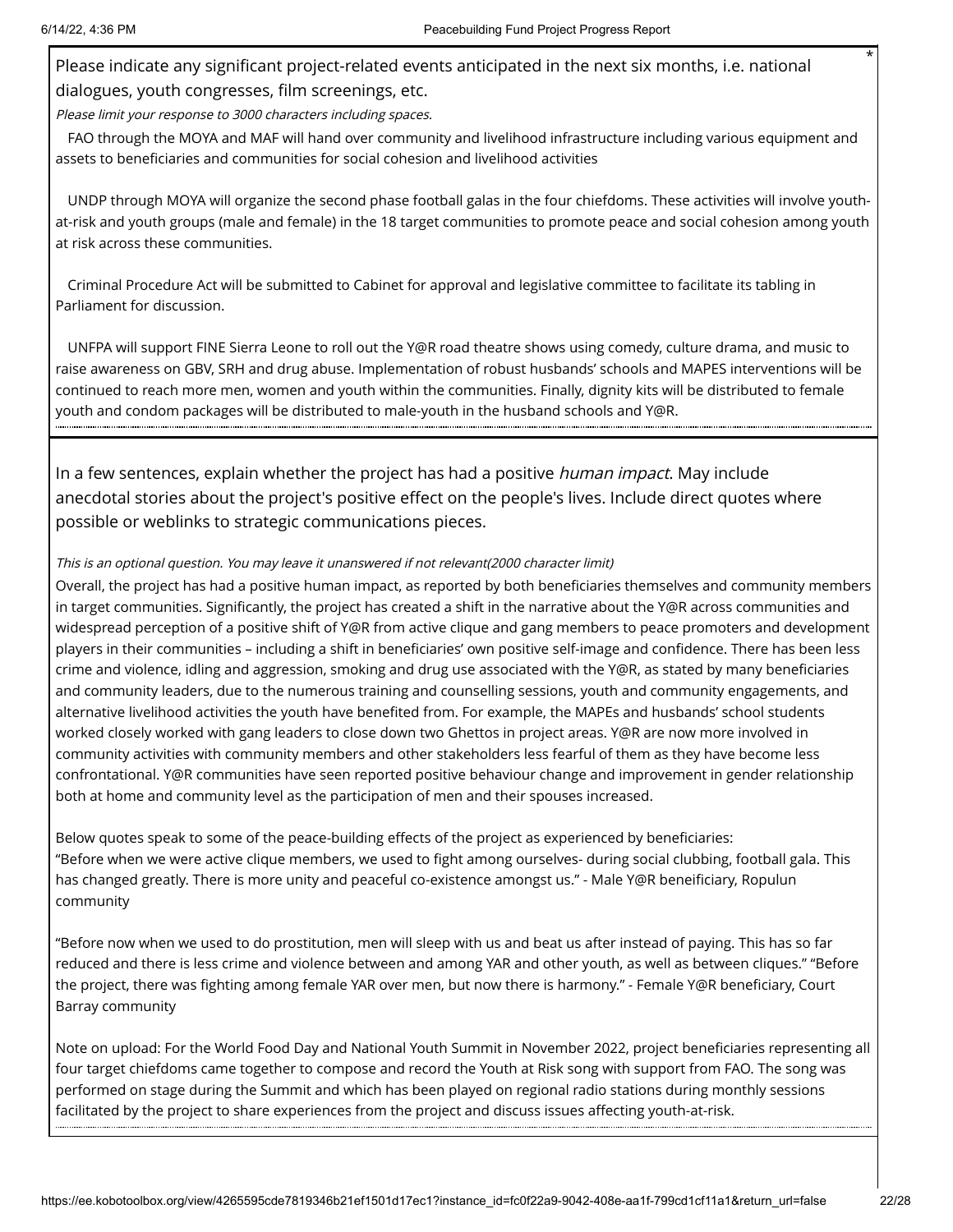$\Gamma$ 

| You can also upload upto 3 files in various formats (picture files, powerpoint, pdf, video, etc) to<br>illustrate the human impact of the project<br><b>OPTIONAL</b> |
|----------------------------------------------------------------------------------------------------------------------------------------------------------------------|
| File 1<br><b>OPTIONAL</b>                                                                                                                                            |
| Youth at Risk Song-9_53_24.mp3                                                                                                                                       |
| File 2<br><b>OPTIONAL</b><br>Click here to upload file. (< 5MB)                                                                                                      |
| File 3<br><b>OPTIONAL</b><br>Click here to upload file. (< 5MB)                                                                                                      |
| You can also add upto 3 links to online resources which illustrate the human impact of the project<br><b>OPTIONAL</b>                                                |
| Link 1<br><b>OPTIONAL</b><br>https://www.sl.undp.org/content/sierraleone/en/home/stories/a-rising-musical-talent-emerging-from-youth-at-risk.html                    |
| Link 2<br><b>OPTIONAL</b>                                                                                                                                            |
| Link 3<br><b>OPTIONAL</b>                                                                                                                                            |
| » Monitoring                                                                                                                                                         |

٦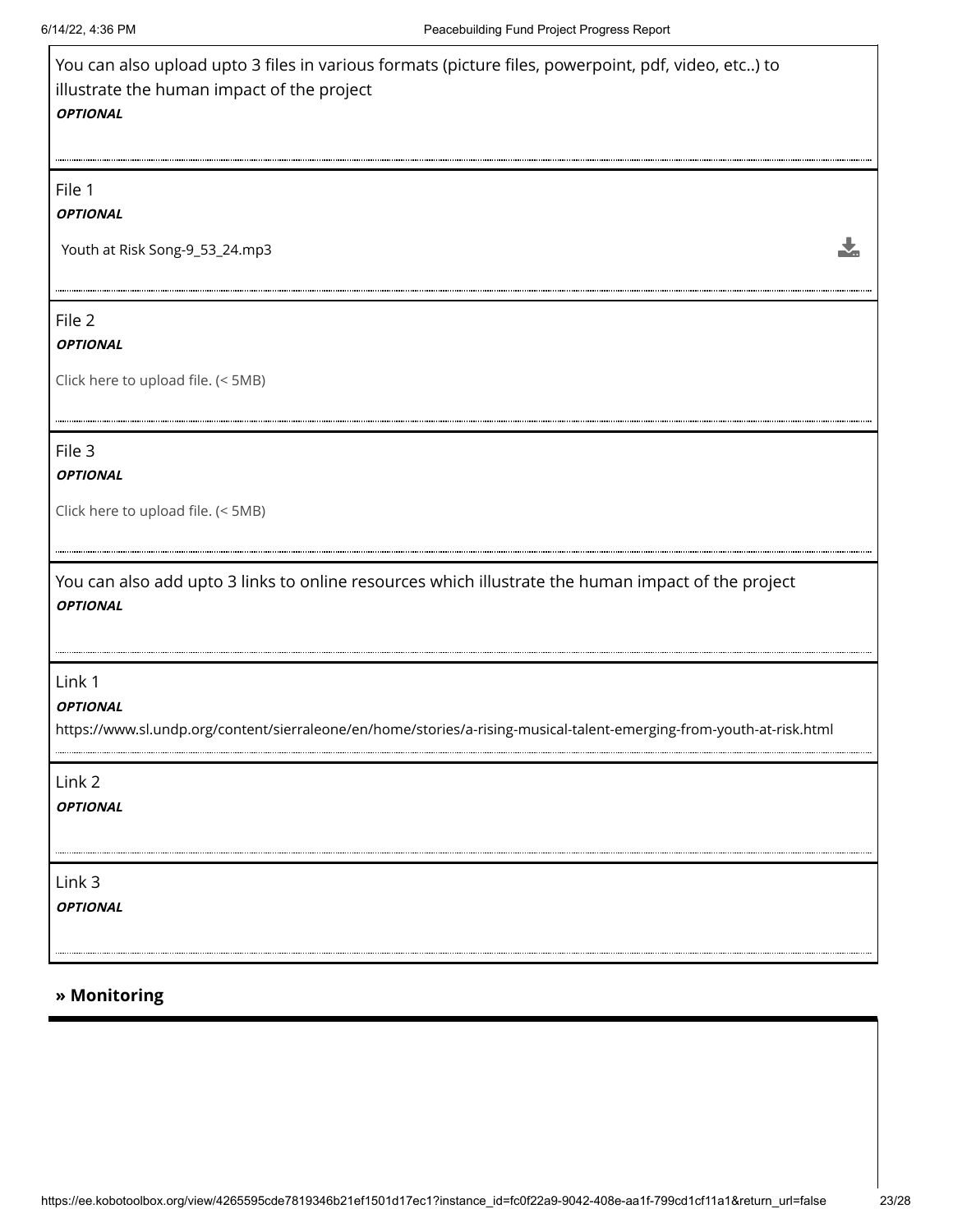|                                                                 | $^\star$<br>Please list monitoring activities undertaken in the reporting period                                                                                                                                                                                                                                                                                                                                                                                                                                     |
|-----------------------------------------------------------------|----------------------------------------------------------------------------------------------------------------------------------------------------------------------------------------------------------------------------------------------------------------------------------------------------------------------------------------------------------------------------------------------------------------------------------------------------------------------------------------------------------------------|
| Please limit your response to 1000 characters including spaces. |                                                                                                                                                                                                                                                                                                                                                                                                                                                                                                                      |
|                                                                 | A joint monitoring exercise involving all agencies and implementing partners as well as government counterparts at both<br>national and district level was conducted in March 2022. The objective was to assess the progress of impact of the project so<br>far, and facilitate joint learning and experience-sharing among all partners to strengthen networking and synergies.                                                                                                                                     |
|                                                                 | Construction monitoring missions with MAF and MOYA have been conducted separately.                                                                                                                                                                                                                                                                                                                                                                                                                                   |
| beneficiaries.                                                  | At the district level, weekly monitoring by the District and Chiefdom Youth Councils and by agricultural extension structures is<br>facilitated by Caritas Bo/Makeni, as well as monthly field visits by key district stakeholders such as District Agricultural<br>Officers, district council focal points and paramount chiefs. At community level, Caritas facilitates monthly engagements of<br>the Community Monitoring Committee to ensure coordination and information-sharing between local stakeholders and |
| in the target communities.                                      | FAO conducts at least monthly visit to project sites to follow up on project implementation and address any emerging issues                                                                                                                                                                                                                                                                                                                                                                                          |
| Do outcome indicators have baselines?                           |                                                                                                                                                                                                                                                                                                                                                                                                                                                                                                                      |
|                                                                 | If only some of the outcome indicators have baselines, select 'yes'                                                                                                                                                                                                                                                                                                                                                                                                                                                  |
| yes                                                             |                                                                                                                                                                                                                                                                                                                                                                                                                                                                                                                      |
| no                                                              |                                                                                                                                                                                                                                                                                                                                                                                                                                                                                                                      |
| Please provide a brief description                              |                                                                                                                                                                                                                                                                                                                                                                                                                                                                                                                      |
| Please limit your response to 3000 characters including spaces. |                                                                                                                                                                                                                                                                                                                                                                                                                                                                                                                      |
|                                                                 | A comprehensive baseline assessment was conducted by an external consultant in April/May 2021. The assessment collected<br>data on all outcome and output indicators, which led to the reformulation of some of the indicators.                                                                                                                                                                                                                                                                                      |
|                                                                 |                                                                                                                                                                                                                                                                                                                                                                                                                                                                                                                      |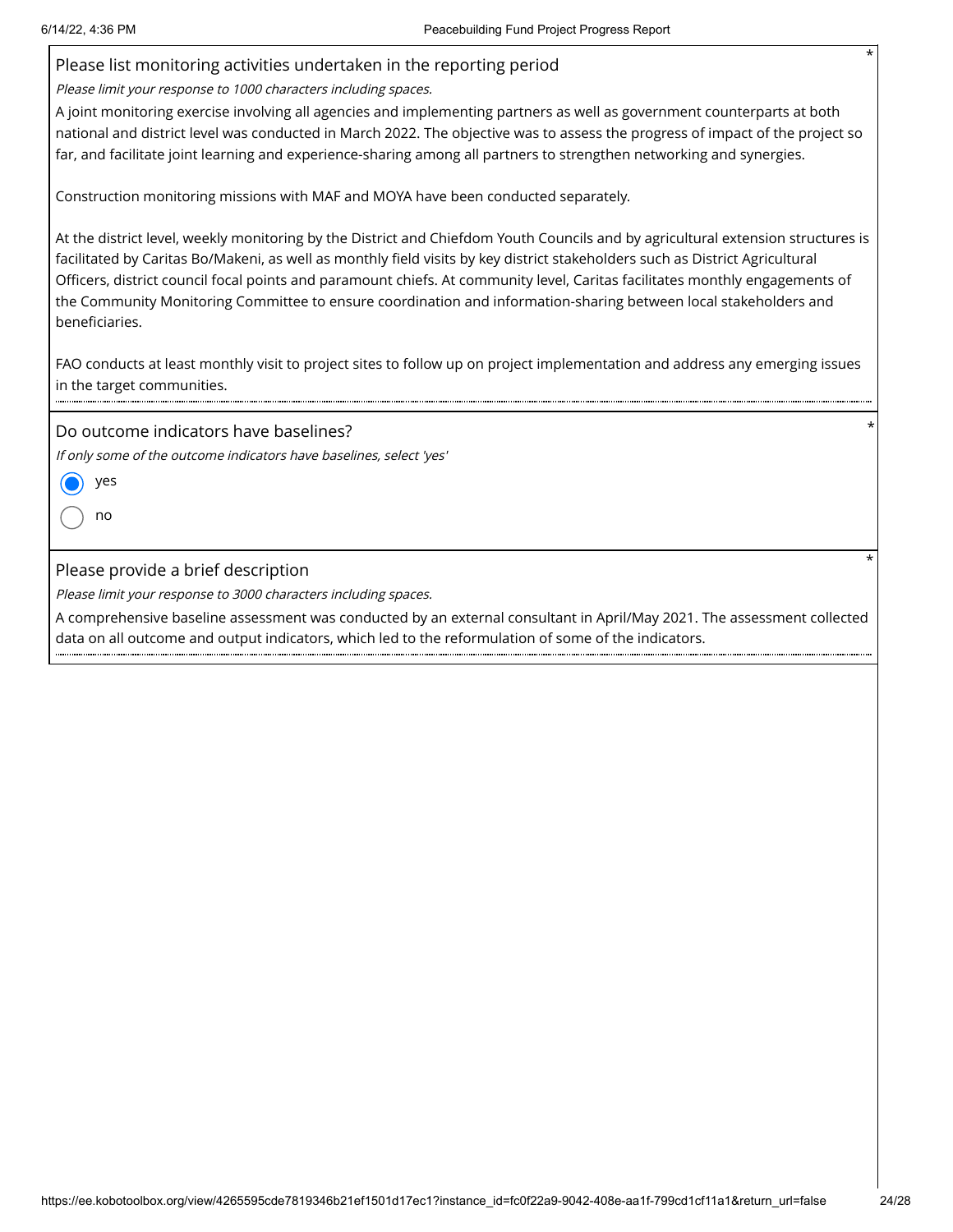| Has the project launched perception surveys or other community-based data collection? |  |
|---------------------------------------------------------------------------------------|--|
| $\bullet$ yes                                                                         |  |
| $\bigcap$ no                                                                          |  |

### Please provide a brief description

Please limit your response to 3000 characters including spaces.

The project's baseline assessment conducted a perception survey in the context of the baseline assessment in April 2021, however note that no new perception surveys were done within this reporting period. Qualitative monitoring within the reporting period focused on the perceptions of both beneficiaries and community members towards the reintegration and participation of youth-at-risk, prevalence of violence and crime associated with youth-at-risk as well as gender norms. Data was collected through structured focus group discussions with male and female beneficiaries, community members and local stakeholders, by a team comprising of representatives from the three UN agencies, implementing partners, and Ministry counterparts from both national and district level. At community level, the IP Caritas supported the formation of a Community Monitoring Committee (CMC) which comprises of beneficiaries, community stakeholders and key project facilitators such as the MAPEs and mentors. The CMC is engaged during joint monitoring missions, and Caritas as well facilitates monthly 'informal' meetings for the CMC to come together to coordinate activities and discuss any issues relating to the project implementation. While not data perception per se, the project has established a platform on Whastte that no new perception surveys were done within this reporting period. Qualitative monitoring within the reporting period focused on the perceptions of both beneficiaries and community members towards the reintegration and participation of youth-atrisk, prevalence of violence and crime associated with youth-at-risk as well as gender norms. Data was collected through structured focus group discussions with male and female beneficiaries, community members and local stakeholders, by a team comprising of representatives from the three UN agencies, implementing partners, and Ministry counterparts from both national and district level. At community level, the IP Caritas supported the formation of a Community Monitoring Committee (CMC) which comprises of beneficiaries, community stakeholders and key project facilitators such as the MAPEs and mentors. The CMC is engaged during joint monitoring missions, and Caritas as well facilitates monthly 'informal' meetings for the CMC to come together to coordinate activities and discuss any issues relating to the project implementation. The project has established a platform on WhatsApp for all the beneficiaries to coordinate and share experiences among themselves; for example, sharing updates and pictures from trainings and farming activities, as well as positive peace messages and expressions of mutual encouragement. While not data collection per se, the platform enables updates and feedback in real time; contributes to social cohesion among the youths by strengthening exchange and communication; and allows the project team some insight into the dynamics and discourse of the beneficiaries.

### **» Evaluation**

Has an evaluation been conducted during the reporting period? \*

yes

no

Evaluation budget (in USD):

40000

\*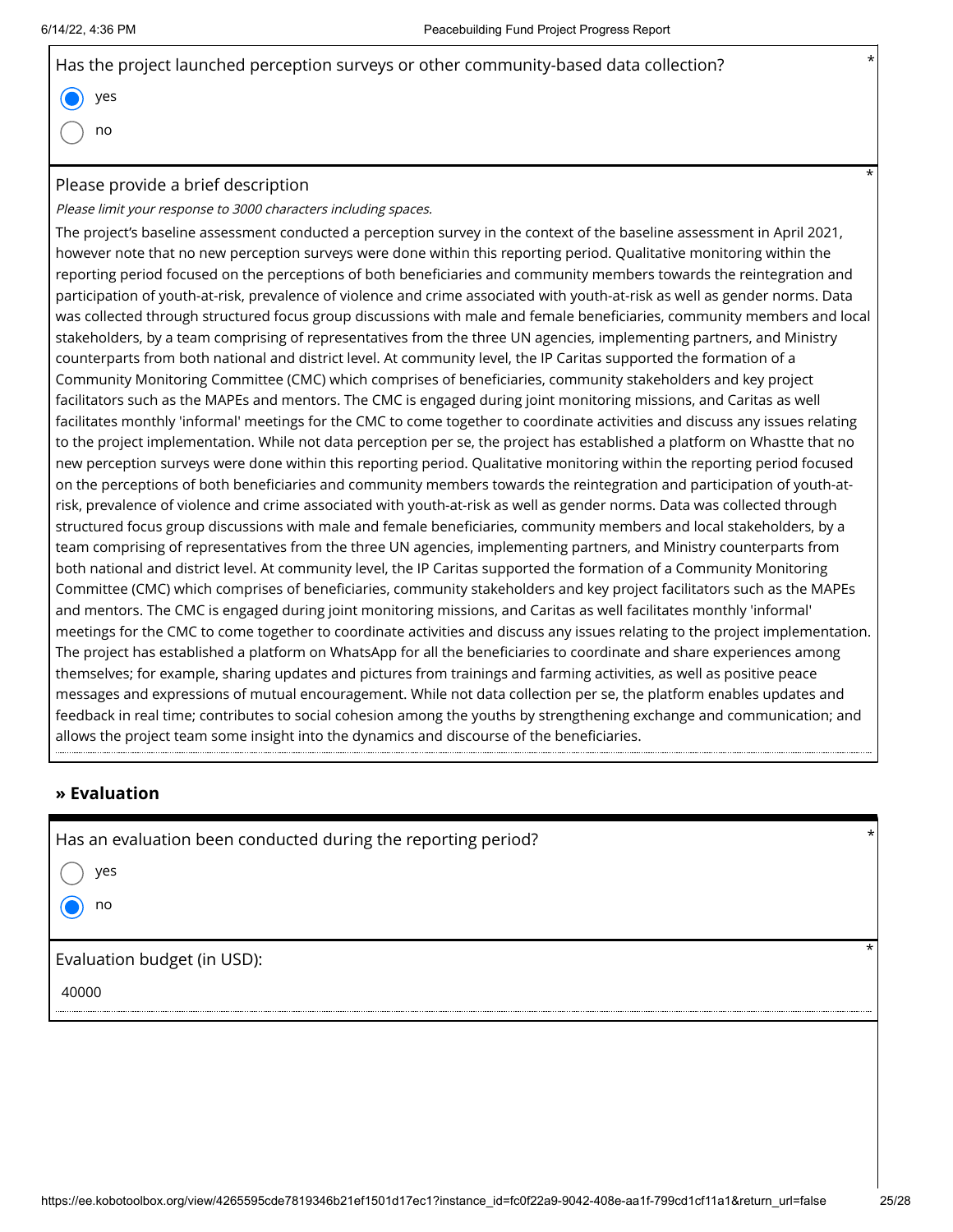#### If project will end in next six months, describe the evaluation preparations

Please limit your response to 3000 characters including spaces.

Discussions on the preparation of the final evaluation are on-going. The final evaluation will be managed by the FAO Regional Office with input and participation from the other agencies, RCO, GoSL and PBSO. Inception meeting is planned for June 2022 to initiate the drafting of the Terms of Reference and recruitment of an international consultant to lead on the evaluation.

In the project document, a mid-term survey is indicated to take place at the 18ths month of the project (June 2022). However, considering the overall duration of the project and current high costs for fuel and operations, the project team and PDA propose to rather defer this exercise to the end of the project and as part of the final evaluation conduct a comprehensive end-line evaluation collecting data using the same indicators and tools as the baseline assessment.

### **» Catalytic Effect**

| $\star$<br>Catalytic Effect (financial): Has the project led to additional funding from other sources?                                                                                                                                                    |
|-----------------------------------------------------------------------------------------------------------------------------------------------------------------------------------------------------------------------------------------------------------|
| yes                                                                                                                                                                                                                                                       |
| no                                                                                                                                                                                                                                                        |
| *<br>Catalytic Effect (non-financial): Has the project enabled or created a larger or longer-term<br>peacebuilding change to occur?                                                                                                                       |
| No catalytic effect                                                                                                                                                                                                                                       |
| Some catalytic effect                                                                                                                                                                                                                                     |
| Significant catalytic effect                                                                                                                                                                                                                              |
| Very Significant catalytic effect                                                                                                                                                                                                                         |
| Don't Know                                                                                                                                                                                                                                                |
| Too early to tell                                                                                                                                                                                                                                         |
| $^\star$<br>Please describe how the project has had a (non-financial) catalytic effect                                                                                                                                                                    |
| Please limit your response to 3000 characters including spaces.                                                                                                                                                                                           |
| There have been some emerging signs of a cascading effect of the project. Project activities such as trainings, alternative                                                                                                                               |
| livelihood creation and creation of alternative spaces for youth has resulted in the dismantling of 'ghettos' [places where                                                                                                                               |
| youth hang out, drink and smoke], while Y@R beneficiaries are either dissociating themselves from cliques/gangs or seeing                                                                                                                                 |
| these structures becoming more fragmented and less centered on criminal and/or anti-social activities. This tendency                                                                                                                                      |
| appears to also spill over to other non-beneficiary youths, who are in turn less drawn to cliques/gangs. Some beneficiaries                                                                                                                               |
| are now acting as role models to other current and former clique/gang members in their areas and in some cases even doing<br>active outreach to other youths to convince them to get off the street and refrain from engaging in violence during episodes |
| and moments of local conflicts and unrest.                                                                                                                                                                                                                |
| Both beneficiaries, community members, youth leaders and agricultural extension officers report an extremely high interest                                                                                                                                |
| in the project from other youths and communities and a tendency for non-beneficiary youths to be interested in imitating                                                                                                                                  |
| new activities and attitudes of beneficiaries. Opportunities for further cascading of the project's software components                                                                                                                                   |

through the beneficiaries themselves – thereby also strengthening their 'role model self-perception' - will be further explored in the next reporting period.

### **PART IV: COVID-19**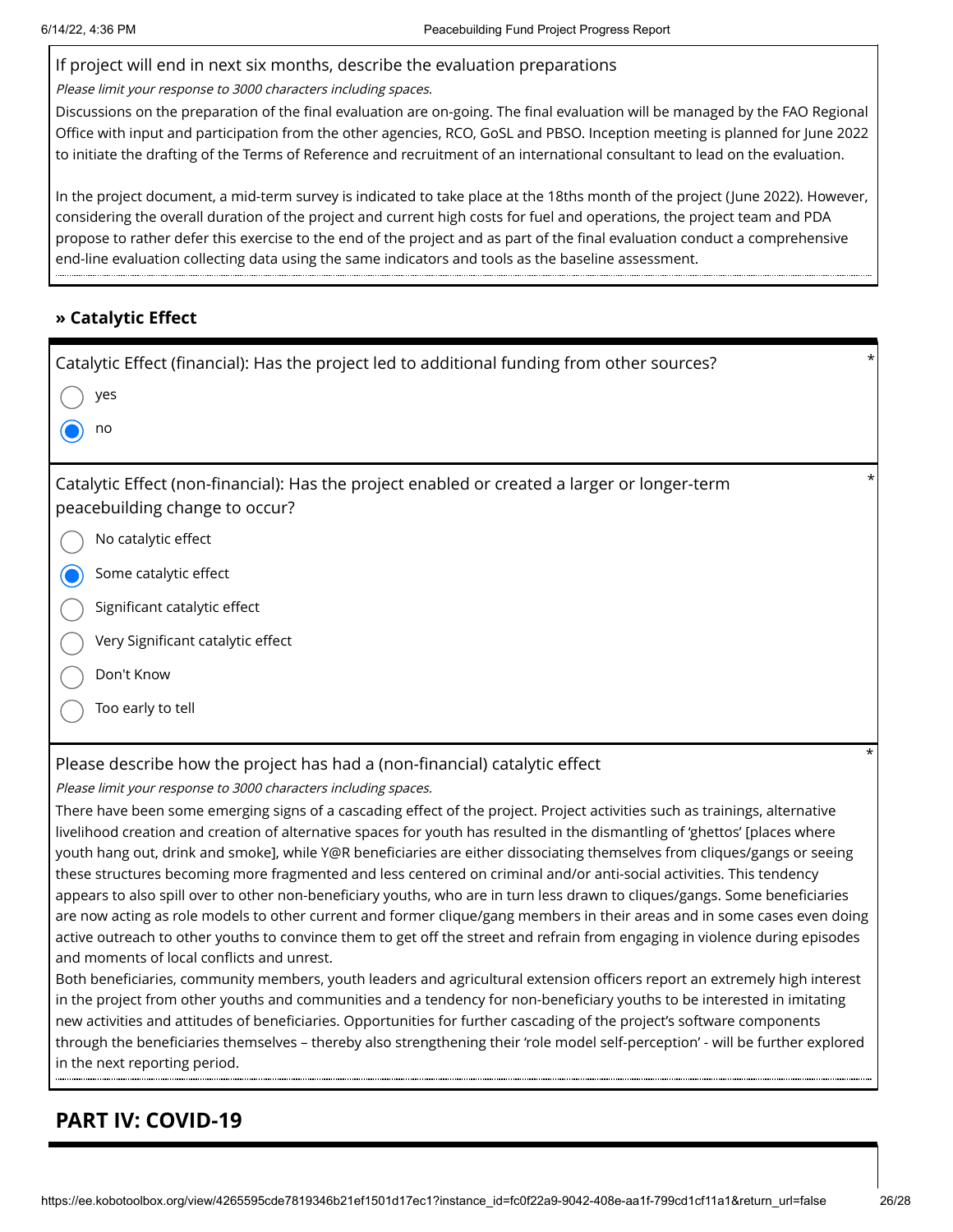| Please respond to these questions if the project underwent any monetary or non-monetary<br>adjustments due to the COVID-19 pandemic.<br>This section is optional. You can leave it blank if not relevant                                                                                                                                                                                                                                                                               |
|----------------------------------------------------------------------------------------------------------------------------------------------------------------------------------------------------------------------------------------------------------------------------------------------------------------------------------------------------------------------------------------------------------------------------------------------------------------------------------------|
| Monetary adjustments:                                                                                                                                                                                                                                                                                                                                                                                                                                                                  |
| Please indicate the total amount in USD of adjustments due to COVID-19:                                                                                                                                                                                                                                                                                                                                                                                                                |
| Non-monetary adjustments: Please indicate any adjustments to the project which did not have any<br>financial implications:<br>Please limit your response to 3000 characters including spaces.                                                                                                                                                                                                                                                                                          |
| Please select all categories which describe the adjustments made to the project (and include details in<br>general sections of this report):<br>Reinforce crisis management capacities and communications<br>Ensure inclusive and equitable response and recovery<br>Strengthen inter-community social cohesion and border management<br>Counter hate speech and stigmatization and address trauma<br>Support the SG's call for a global ceasefire<br>None<br>Other (please describe): |
| If relevant, please share a COVID-19 success story of this project (i.e. how adjustments of this project<br>made a difference and contributed to a positive response to the pandemic/prevented tensions or<br>violence related to the pandemic etc.)<br>Please limit your response to 3000 characters including spaces.                                                                                                                                                                |
| Are there any other issues concerning project implementation (related to COVID-19 or not) that you<br>want to share, including any capacity needs of the recipient organizations? (1500 character limit)<br>Please limit your response to 3000 characters including spaces.                                                                                                                                                                                                            |